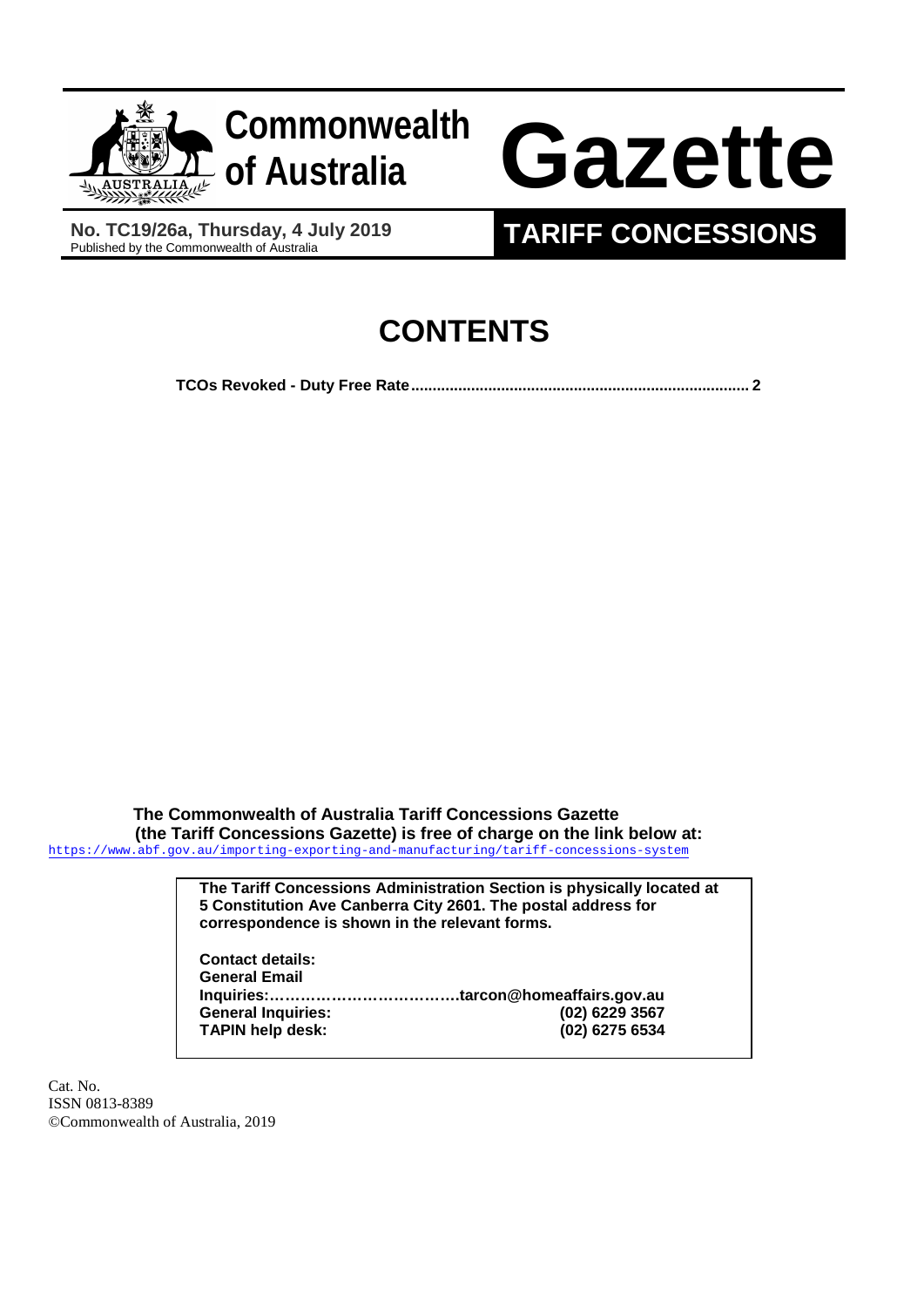## **CUSTOMS ACT 1901 - NOTICE PURSUANT TO SECTION 269SE(2)**

TARIFF CONCESSION ORDERS REVOKED AT THE INITIATIVE OF THE COMPTROLLER-GENERAL OF CUSTOMS

<span id="page-1-0"></span>The Tariff Concession Orders listed in THE TABLE below have been revoked as the relevant duty rate is now Free.

THE TABLE

| Description of Goods including the<br>Customs Tariff Classification |                                                                                                                                                                                                                                                                      |                    |  | Schedule 4 Item Number<br>Last Date of Effect |                |
|---------------------------------------------------------------------|----------------------------------------------------------------------------------------------------------------------------------------------------------------------------------------------------------------------------------------------------------------------|--------------------|--|-----------------------------------------------|----------------|
| 3215.11.00                                                          | INKS, SHEETFED OFFSET PRINTING, black, having EITHER of the<br>following:<br>(a) vegetable oil base;<br>(b) phenol resin base                                                                                                                                        |                    |  |                                               | 50<br>30.06.19 |
|                                                                     | Op. 22.04.08                                                                                                                                                                                                                                                         | Dec. date 18.07.08 |  | $-$ TC 0804869                                |                |
| 3215.11.00                                                          | INKS, PRINTING, ELECTRON BEAM CURABLE, black<br>Op. 27.05.08                                                                                                                                                                                                         | Dec. date 08.08.08 |  | $-TC 0810096$                                 | 50<br>30.06.19 |
| 3215.11.00                                                          | INKS, PRINTING, cationic, ultra violet curing, black<br>Op. 07.07.08                                                                                                                                                                                                 | Dec. date 26.09.08 |  | $-TC 0816491$                                 | 50<br>30.06.19 |
| 3215.11.00                                                          | INK, PRINTING, CERAMIC TILE, black, having ALL of the following:<br>(a) relative density NOT less than 1.00 g/cm3 and NOT greater<br>than $1.40$ g/cm3;<br>(b) boiling point NOT less than 150 degrees Celsius;<br>(c) flash point NOT less than 100 degrees Celsius |                    |  |                                               | 50<br>30.06.19 |
|                                                                     | Op. 14.12.11                                                                                                                                                                                                                                                         | Dec. date 19.03.12 |  | - TC 1141650                                  |                |
| 3215.11.00                                                          | INKS, INKJET PRINTER AND/OR PRESS, black, ultra violet curable<br>OR solvent based<br>Op. 07.11.13                                                                                                                                                                   | Dec. date 20.01.14 |  | $-$ TC 1337644                                | 50<br>30.06.19 |
| 3215.11.00                                                          | INKS, HEATSET PRINTING<br>Op. 04.08.14                                                                                                                                                                                                                               | Dec. date 27.10.14 |  | $-$ TC 1426776                                | 50<br>30.06.19 |
| 3215.11.00                                                          | BLACK INK, INKJET PRINTER, bottled<br>Op. 27.04.15                                                                                                                                                                                                                   | Dec. date 20.07.15 |  | - TC 1515980                                  | 50<br>30.06.19 |
| 3215.11.00                                                          | CARTRIDGES, INK JET PRINTER, with integrated circuit chip<br>Op. 29.05.15                                                                                                                                                                                            | Dec. date 24.08.15 |  | $-$ TC 1519991                                | 50<br>30.06.19 |
| 3215.11.00                                                          | INK, INK JET PRINTER, in pouches OR packs, with replacement<br>integrated circuit chip<br>Op. 29.05.15                                                                                                                                                               | Dec. date 24.08.15 |  | $-$ TC 1519994                                | 50<br>30.06.19 |
| 3215.11.00                                                          | INK, INK JET PRINTER, in pouches OR packs, with embedded<br>integrated circuit chip<br>Op. 29.05.15                                                                                                                                                                  | Dec. date 24.08.15 |  | - TC 1519996                                  | 50<br>30.06.19 |
| 3215.11.00                                                          | INKS, PRINTING, STEEL AND/OR ALUMINIUM SURFACE, black<br>Op. 15.08.17                                                                                                                                                                                                | Dec. date 15.11.17 |  | $-$ TC 1786894                                | 50<br>30.06.19 |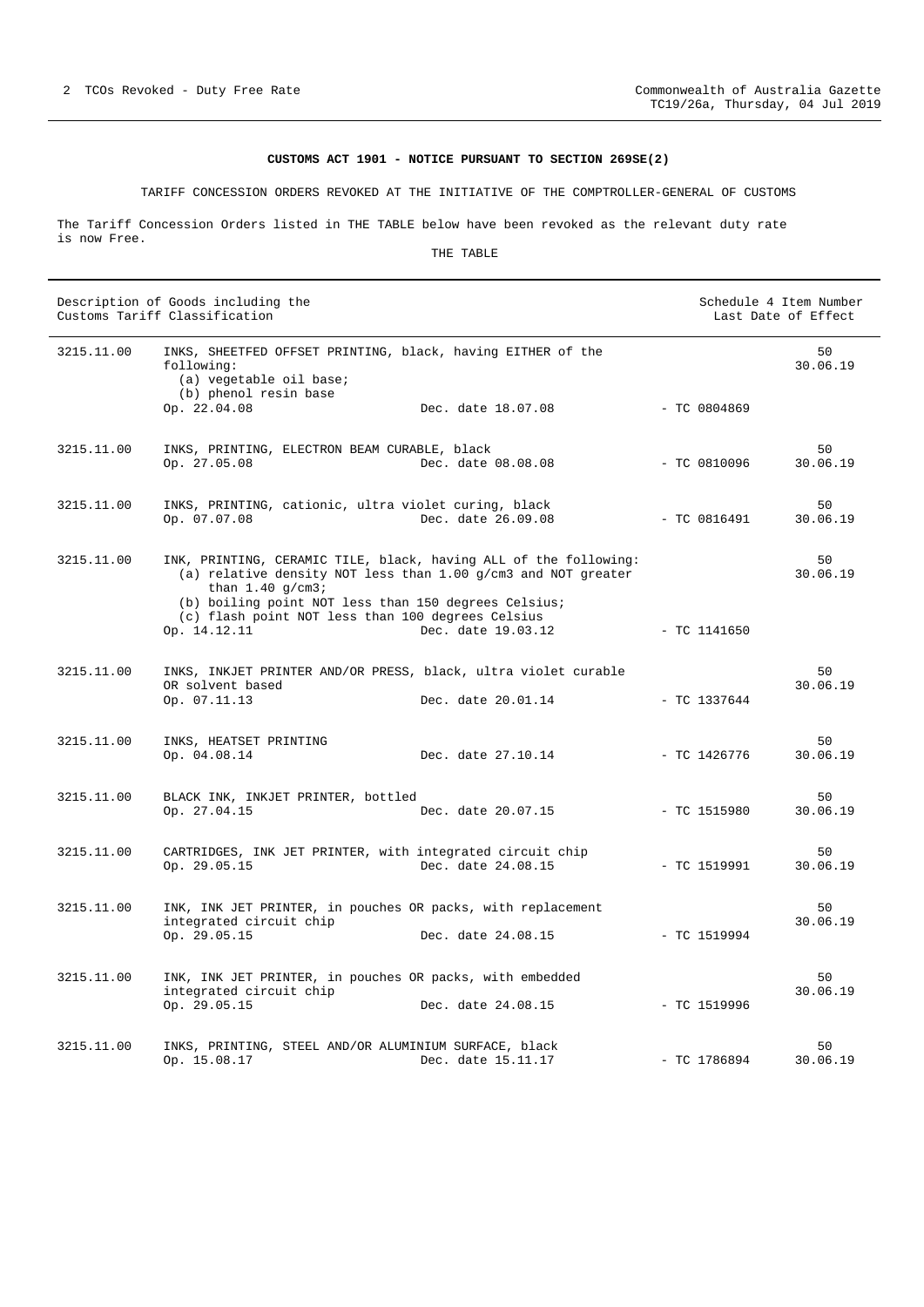|            | Description of Goods including the<br>Customs Tariff Classification                                                                                                                                                                                                                                                                                                                                                                                                                                                                                                             |                    |                | Schedule 4 Item Number<br>Last Date of Effect |
|------------|---------------------------------------------------------------------------------------------------------------------------------------------------------------------------------------------------------------------------------------------------------------------------------------------------------------------------------------------------------------------------------------------------------------------------------------------------------------------------------------------------------------------------------------------------------------------------------|--------------------|----------------|-----------------------------------------------|
| 3215.11.00 | PLASTISOL, pre-inked, PVC, incorporating ALL of the following:<br>(a) resin particles consisting of polyvinyl chloride and/or<br>polyvinyl chloride/polyvinyl acetate copolymers;<br>(b) plasticizer components being phthalate esters, aromatic<br>and/or aliphatic hydrocarbon mixtures;<br>(c) inks consisting of ANY of the following additives:<br>$(i)$ glycols;<br>(ii) fatty acid;<br>(iii) fatty acid esters;<br>(iv) castor oil;<br>$(v)$ surfactants (cocoamides);<br>(vi) dyes (containing trace amounts of copper and iron);<br>(vii) pigments (containing carbon) |                    |                | 50<br>30.06.19                                |
|            | Op. 14.02.95                                                                                                                                                                                                                                                                                                                                                                                                                                                                                                                                                                    | Dec. date 01.11.95 | $-$ TC 9501884 |                                               |
| 3215.11.00 | INK, electrostatic, liquid type, presented in disposable<br>containers<br>Op. 02.06.95                                                                                                                                                                                                                                                                                                                                                                                                                                                                                          | Dec. date 08.09.95 | $-$ TC 9505903 | 50<br>30.06.19                                |
| 3215.11.00 | INKS, CONTINUOUS INK JET PRINTER, in ANY of the following forms:<br>$(a)$ bottles;<br>(b) barrels;<br>(c) drums                                                                                                                                                                                                                                                                                                                                                                                                                                                                 |                    |                | 50<br>30.06.19                                |
|            | Op. 26.09.97                                                                                                                                                                                                                                                                                                                                                                                                                                                                                                                                                                    | Dec. date 18.11.97 | $-$ TC 9709280 |                                               |
| 3215.11.00 | INK, OFFSET INTAGLIO PAD PRINTING<br>Op. 27.07.98                                                                                                                                                                                                                                                                                                                                                                                                                                                                                                                               | Dec. date 09.10.98 | $-$ TC 9806644 | 50<br>30.06.19                                |
| 3215.11.00 | CARTRIDGES, INK JET PRINTER<br>Op. 13.12.96                                                                                                                                                                                                                                                                                                                                                                                                                                                                                                                                     | Dec. date 16.07.02 | $-$ TC 0205977 | 50<br>30.06.19                                |
| 3215.11.00 | INK, DIGITAL PRINTING, water based, sublimatic<br>Op. 01.07.03                                                                                                                                                                                                                                                                                                                                                                                                                                                                                                                  | Dec. date 03.10.03 | $-$ TC 0307899 | 50<br>30.06.19                                |
| 3215.11.00 | INK, PRINTING, DIRECT FOOD CONTACT<br>Op. 10.11.04                                                                                                                                                                                                                                                                                                                                                                                                                                                                                                                              | Dec. date 14.01.05 | $-$ TC 0411928 | 50<br>30.06.19                                |
| 3215.19.00 | INKS, PRINTERS AND/OR PRESSES INKJET, ULTRA VIOLET CURABLE OR<br>SOLVENT BASED<br>Op. 21.03.06                                                                                                                                                                                                                                                                                                                                                                                                                                                                                  | Dec. date 09.06.06 | $-$ TC 0605452 | 50<br>30.06.19                                |
| 3215.19.00 | INKS, SHEETFED OFFSET PRINTING, having EITHER of the following:<br>(a) vegetable oil base;<br>(b) phenol resin base<br>Op. 22.04.08                                                                                                                                                                                                                                                                                                                                                                                                                                             | Dec. date 18.07.08 | - TC 0804870   | 50<br>30.06.19                                |
| 3215.19.00 | INKS, PRINTING, ELECTRON BEAM CURABLE<br>Op. 23.05.08                                                                                                                                                                                                                                                                                                                                                                                                                                                                                                                           | Dec. date 08.08.08 | $-$ TC 0809733 | 50<br>30.06.19                                |
| 3215.19.00 | INKS, PRINTING, cationic, ultra violet curing<br>Op. 07.07.08                                                                                                                                                                                                                                                                                                                                                                                                                                                                                                                   | Dec. date 26.09.08 | $-$ TC 0816490 | 50<br>30.06.19                                |
| 3215.19.00 | INK, PRINTING, CERAMIC TILE, colour, having ALL of the following:<br>(a) relative density NOT less than 1.00 $q/cm3$ and NOT greater<br>than $1.40$ g/cm3;<br>(b) boiling point NOT less than 150 degrees Celsius;<br>(c) flash point NOT less than 100 degrees Celsius                                                                                                                                                                                                                                                                                                         |                    |                | 50<br>30.06.19                                |

Op. 10.01.12 Dec. date 26.03.12 - TC 1201165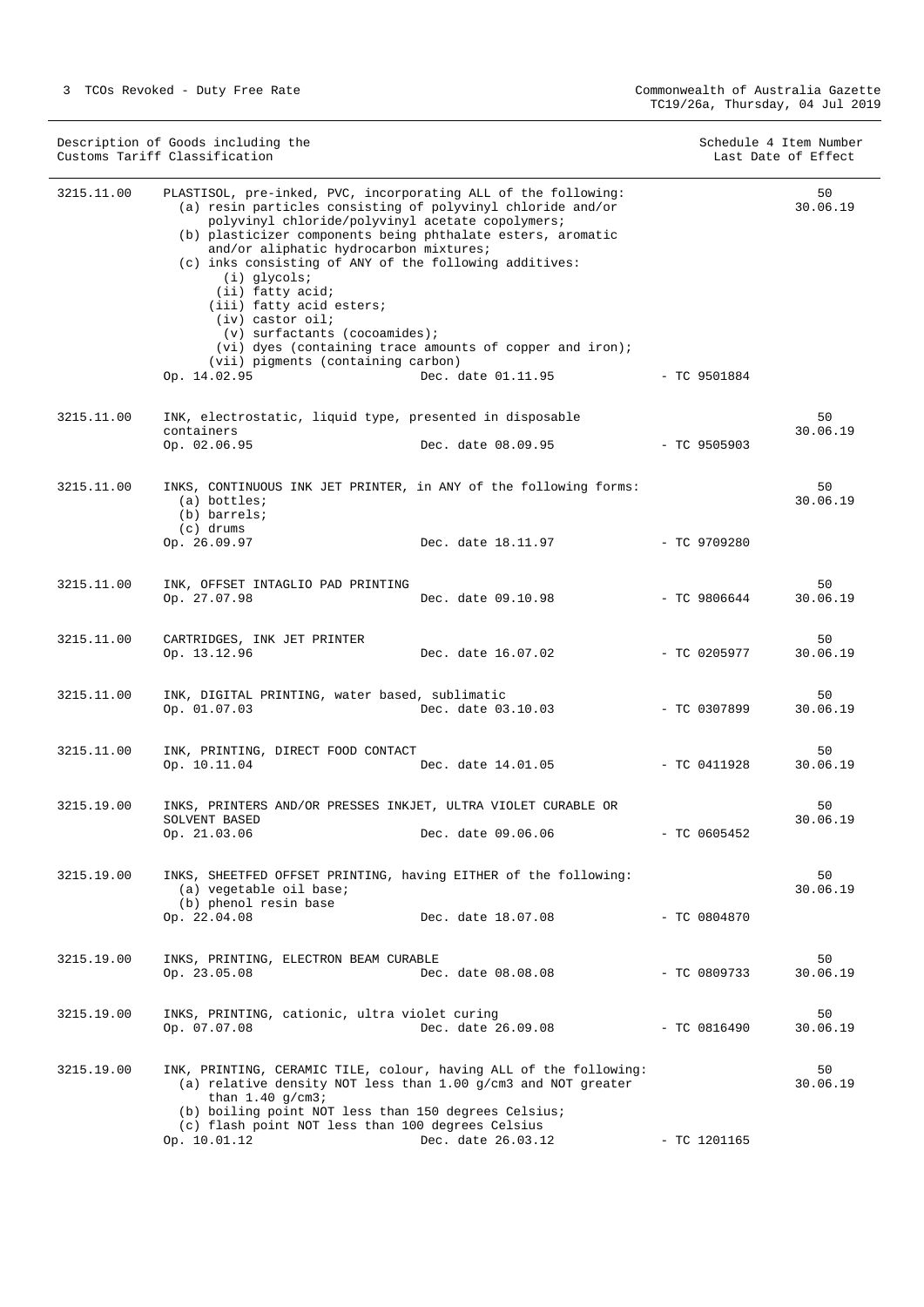|            | Description of Goods including the<br>Customs Tariff Classification                                                                                                                                                                                                                          |                    |                | Schedule 4 Item Number<br>Last Date of Effect |
|------------|----------------------------------------------------------------------------------------------------------------------------------------------------------------------------------------------------------------------------------------------------------------------------------------------|--------------------|----------------|-----------------------------------------------|
| 3215.19.00 | INKS, HEATSET PRINTING<br>Op. 04.08.14                                                                                                                                                                                                                                                       | Dec. date 27.10.14 | $-$ TC 1426779 | 50<br>30.06.19                                |
| 3215.19.00 | INK SETS, INKJET PRINTER, consisting of BOTH of the following:<br>(a) coloured ink bottles;                                                                                                                                                                                                  |                    |                | 50<br>30.06.19                                |
|            | (b) single OR multiple black ink bottles<br>Op. 27.04.15                                                                                                                                                                                                                                     | Dec. date 20.07.15 | $-$ TC 1515981 |                                               |
| 3215.19.00 | PRINTING INK, INKJET, bottled<br>Op. 27.04.15                                                                                                                                                                                                                                                | Dec. date 20.07.15 | $-$ TC 1515982 | 50<br>30.06.19                                |
| 3215.19.00 | CARTRIDGE AND PAPER PACKS, INK JET PRINTER, including ALL of<br>the following:<br>(a) colour cartridges with integrated circuit chip;<br>(b) single OR multiple black cartridges, with integrated<br>circuit chip;                                                                           |                    |                | 50<br>30.06.19                                |
|            | (c) printing paper<br>Op. 29.05.15                                                                                                                                                                                                                                                           | Dec. date 24.08.15 | - TC 1519989   |                                               |
| 3215.19.00 | CARTRIDGES, INK JET PRINTER, including ALL of the following:<br>(a) colour cartridges with integrated circuit chip;<br>(b) single OR multiple black cartridges, with integrated<br>circuit chip                                                                                              |                    |                | 50<br>30.06.19                                |
|            | Op. 29.05.15                                                                                                                                                                                                                                                                                 | Dec. date 24.08.15 | $-$ TC 1519990 |                                               |
| 3215.19.00 | CARTRIDGES, INK JET PRINTER, with integrated circuit chip<br>Op. 29.05.15                                                                                                                                                                                                                    | Dec. date 24.08.15 | $-$ TC 1519992 | 50<br>30.06.19                                |
| 3215.19.00 | INK, INK JET PRINTER, in pouches OR packs, with replacement<br>integrated circuit chip<br>Op. 29.05.15                                                                                                                                                                                       | Dec. date 24.08.15 | - TC 1519993   | 50<br>30.06.19                                |
| 3215.19.00 | SETS, INK, INK JET PRINTER, in pouches OR packs, having BOTH of<br>the following:<br>(a) colour pouches OR packs, with integrated circuit chip;<br>(b) single OR multiple black pouches OR packs, with integrated<br>circuit chip<br>Op. 29.05.15                                            | Dec. date 24.08.15 | $-$ TC 1519995 | 50<br>30.06.19                                |
| 3215.19.00 | INK, INK JET PRINTER, in pouches OR packs, with embedded<br>integrated circuit chip<br>Op. 29.05.15                                                                                                                                                                                          | Dec. date 24.08.15 | $-$ TC 1519998 | 50<br>30.06.19                                |
| 3215.19.00 | INKJET PRINTER PACKS, including BOTH of the following:<br>$(a)$ paper;<br>(b) NOT less than three ink cartridges,<br>with OR without EITHER of the following:<br>$(i)$ storage box;                                                                                                          |                    |                | 50<br>30.06.19                                |
|            | (ii) CD containing software<br>Op. 18.05.16                                                                                                                                                                                                                                                  | Dec. date 10.08.16 | - TC 1618494   |                                               |
| 3215.19.00 | INKS, PRINTING, STEEL AND/OR ALUMINIUM SURFACE, coloured<br>Op. 15.08.17                                                                                                                                                                                                                     | Dec. date 15.11.17 | - TC 1786892   | 50<br>30.06.19                                |
| 3215.19.00 | INKS, printing, offset or letterpress, photochromic, being inks<br>that change from colour to colour or from colourless to colour<br>when subjected to irradiation by ultra - violet light and then<br>return to the original colour after the ultra - violet light has<br>been switched off |                    |                | 50<br>30.06.19                                |
|            | Op. 18.06.93                                                                                                                                                                                                                                                                                 | Dec. date 19.10.93 | $-$ TC 9304588 |                                               |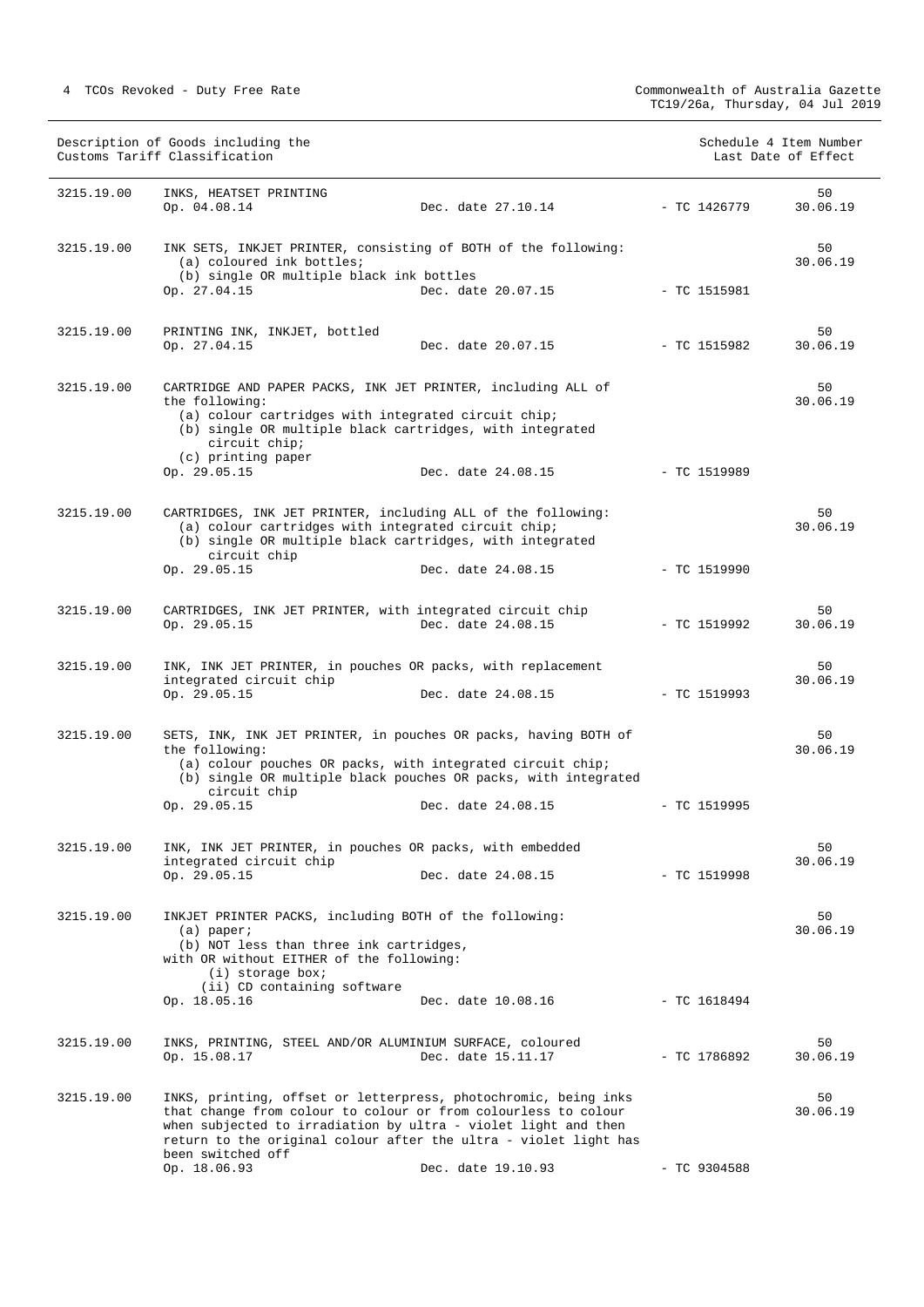|            | Description of Goods including the<br>Customs Tariff Classification                                                                                                                                                                                                                                                                                                                     |                    |                | Schedule 4 Item Number<br>Last Date of Effect |
|------------|-----------------------------------------------------------------------------------------------------------------------------------------------------------------------------------------------------------------------------------------------------------------------------------------------------------------------------------------------------------------------------------------|--------------------|----------------|-----------------------------------------------|
| 3215.19.00 | INK, electrostatic, liquid type, presented in disposable<br>containers<br>Op. 02.06.95                                                                                                                                                                                                                                                                                                  | Dec. date 08.09.95 | $-$ TC 9505904 | 50<br>30.06.19                                |
| 3215.19.00 | INK, OFFSET INTAGLIO PAD PRINTING<br>Op. 27.07.98                                                                                                                                                                                                                                                                                                                                       | Dec. date 09.10.98 | $-$ TC 9806643 | 50<br>30.06.19                                |
| 3215.19.00 | CARTRIDGES, INK JET PRINTER<br>Op. 13.12.96                                                                                                                                                                                                                                                                                                                                             | Dec. date 16.07.02 | $-$ TC 0205978 | 50<br>30.06.19                                |
| 3215.19.00 | INK, DIGITAL PRINTING, water based, sublimatic<br>Op. 01.07.03                                                                                                                                                                                                                                                                                                                          | Dec. date 03.10.03 | $-$ TC 0307900 | 50<br>30.06.19                                |
| 3215.19.00 | INK, PRINTING, DIRECT FOOD CONTACT<br>Op. 10.11.04                                                                                                                                                                                                                                                                                                                                      | Dec. date 14.01.05 | $-$ TC 0411927 | 50<br>30.06.19                                |
| 3701.30    | FILM, GRAPHIC TRANSFER MEDIA, photomechanically imageable<br>Op. 12.10.87                                                                                                                                                                                                                                                                                                               | Dec. date 18.02.88 | $-$ TC 8734977 | 50<br>30.06.19                                |
| 3701.30    | FILM, BLACK AND WHITE, having spectral sensitivity extending<br>above 650 nm, emulsion coated one side of film only, non X-ray<br>film                                                                                                                                                                                                                                                  |                    |                | 50<br>30.06.19                                |
|            | Op. 23.07.90                                                                                                                                                                                                                                                                                                                                                                            | Dec. date 22.11.90 | $-$ TC 9006461 |                                               |
| 3701.30    | FILM, BLACK AND WHITE, single emulsion, the spectral<br>sensitivity of which has EITHER of the following<br>characteristics:<br>(a) between 360 nm and 480 nm peaks between 370 nm and<br>450 nm, and between 600 nm and 900 nm peaks, between<br>760 nm and 840 nm; or<br>(b) between 360 nm and 480 nm peak between 390 nm and<br>440 nm, and between 560 nm and 720 nm peaks between |                    |                | 50<br>30.06.19                                |
|            | 600 nm and 700 nm<br>Op. 06.02.91                                                                                                                                                                                                                                                                                                                                                       | Dec. date 14.10.91 | $-$ TC 9102049 |                                               |
| 3701.30.00 | FILM, THERMAL DRY IMAGING, having ALL of the following:<br>(a) polyester OR polyethylene terephthalate base;<br>(b) heat sensitive silver salt coating;<br>(c) top protective layer<br>Op. 19.11.12                                                                                                                                                                                     | Dec. date 11.02.13 | $-$ TC 1244207 | 50<br>30.06.19                                |
| 3701.30.00 | FILM, SILVER HALIDE SENSITISED, graphic arts, non x-ray,<br>unexposed, NOT perforated and NOT further manufactured than<br>coated being ALL the following:<br>(a) in sheets having no side less than 200 mm;<br>(b) emulsion coated on one side only;<br>(c) polyester base;<br>(d) black and white film only<br>Op. 16.10.92                                                           | Dec. date 01.03.93 | $-$ TC 9308114 | 50<br>30.06.19                                |
| 3701.30.00 | SHEET AND FOIL, aluminium, photosensitised                                                                                                                                                                                                                                                                                                                                              |                    |                | 50                                            |
|            | Op. 22.04.94                                                                                                                                                                                                                                                                                                                                                                            | Dec. date 05.08.94 | $-$ TC 9404330 | 30.06.19                                      |
| 3701.30.00 | PLATES OR SHEETS, FLEXOGRAPHIC PRINTING, unexposed, having the<br>following structure:<br>(a) light sensitive photopolymer layer bonded to a polyester<br>support;                                                                                                                                                                                                                      |                    |                | 50<br>30.06.19                                |
|            | (b) removable polyester cover sheet<br>Op. 15.03.96                                                                                                                                                                                                                                                                                                                                     | Dec. date 14.06.96 | $-$ TC 9604755 |                                               |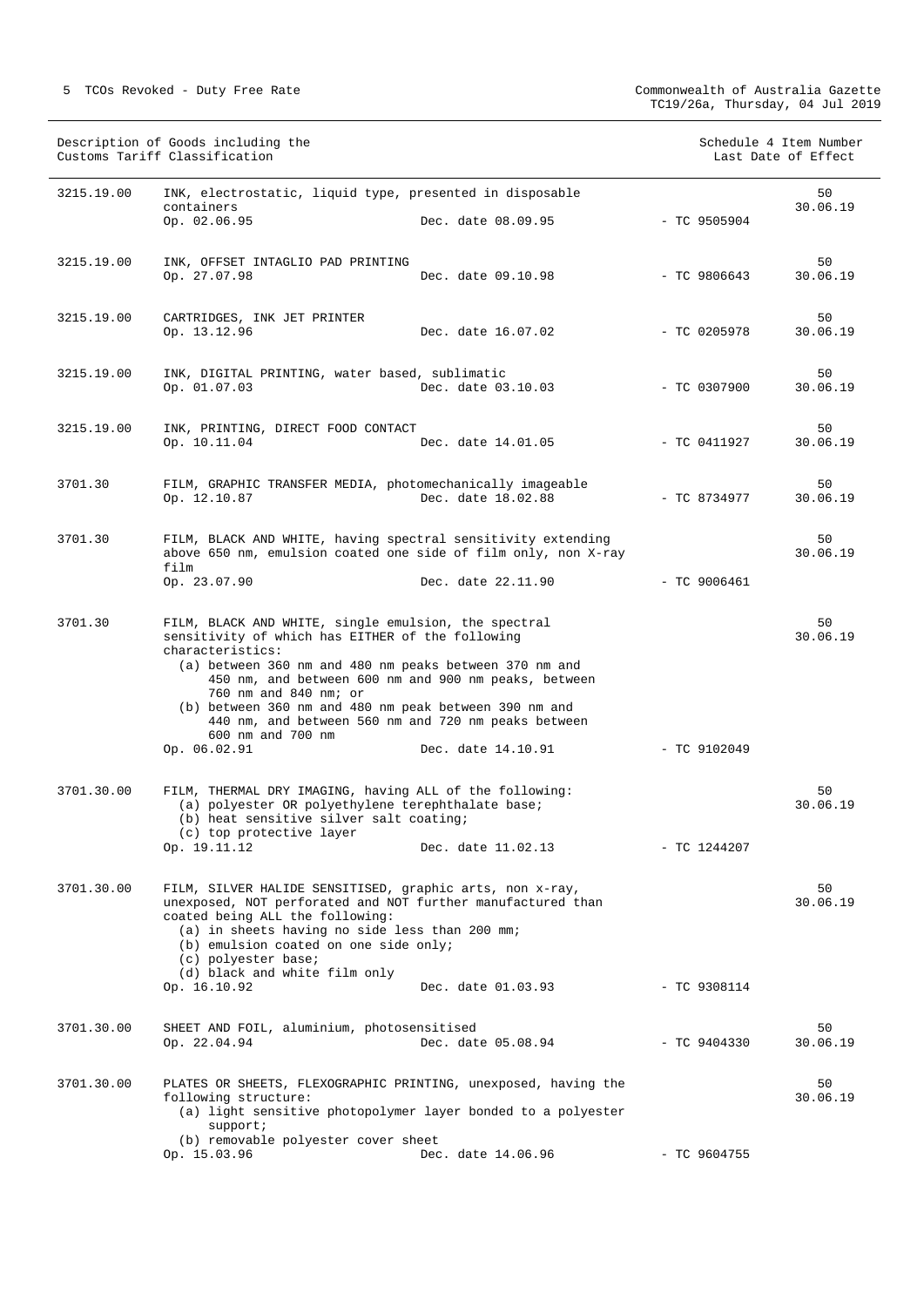|            | Description of Goods including the<br>Customs Tariff Classification                                                                                                                                                                                                                                                                                                                                                                                |                | Schedule 4 Item Number<br>Last Date of Effect |
|------------|----------------------------------------------------------------------------------------------------------------------------------------------------------------------------------------------------------------------------------------------------------------------------------------------------------------------------------------------------------------------------------------------------------------------------------------------------|----------------|-----------------------------------------------|
| 3701.30.00 | PLATES OR SHEETS, PHOTOPOLYMER FLEXOGRAPHIC, PRINTING MACHINE<br>Op. 25.11.96<br>Dec. date 31.01.97                                                                                                                                                                                                                                                                                                                                                | $-$ TC 9612562 | 50<br>30.06.19                                |
| 3701.30.00 | PRINTING PLATES, photosensitive, un-exposed<br>Op. 19.08.97<br>Dec. date 31.10.97                                                                                                                                                                                                                                                                                                                                                                  | - TC 9707297   | 50<br>30.06.19                                |
| 3701.30.00 | FILM, COLOUR, SENSITISED, in sheet form<br>Op. 06.01.98<br>Dec. date 20.03.98                                                                                                                                                                                                                                                                                                                                                                      | $-$ TC 9800084 | 50<br>30.06.19                                |
| 3701.30.00 | FILM, THERMOCOMPRESSION, sensitised, having a spectral<br>sensitivity nanometre peak range of 320 nm to 380 nm<br>Op. 27.01.98<br>Dec. date 15.04.98                                                                                                                                                                                                                                                                                               | $-$ TC 9800739 | 50<br>30.06.19                                |
| 3701.30.00 | FILM, coated polyester, being EITHER of the following:<br>(a) red laser sensitive; OR<br>(b) helium neon sensitive<br>Op. 30.01.98<br>Dec. date 15.04.98                                                                                                                                                                                                                                                                                           | $- TC 9800957$ | 50<br>30.06.19                                |
| 3701.99    | FILM, PANCHROMATIC, continuous tone, in sheet form, but NOT<br>including graphics arts film<br>Op. 01.01.88<br>Dec. date 12.04.88                                                                                                                                                                                                                                                                                                                  | $-$ TC 8735093 | 50<br>30.06.19                                |
| 3701.99    | FILM, GRAPHIC TRANSFER MEDIA, photomechanically imageable<br>Dec. date 18.02.88<br>Op. 12.10.87                                                                                                                                                                                                                                                                                                                                                    | $-$ TC 8735122 | 50<br>30.06.19                                |
| 3701.99    | FILM, MICROFICHE, duplicating, diazo, silver halide or thermal<br>(vesicular)<br>Op. 17.11.87<br>Dec. date 28.01.88                                                                                                                                                                                                                                                                                                                                | $-$ TC 8735407 | 50<br>30.06.19                                |
| 3701.99    | FILM, BLACK AND WHITE, single emulsion, the spectral<br>sensitivity of which has EITHER of the following<br>characteristics:<br>(a) between 360 nm and 480 nm peaks between 370 nm and 450 nm,<br>and between 600 nm and 900 nm peaks between 760 nm and<br>840 nm; or<br>(b) between 360 nm and 480 nm peaks between 390 nm and 440 nm,<br>and between 560 nm and 720 nm peaks between 600 nm and<br>700 nm<br>Op. 06.02.91<br>Dec. date 14.10.91 | $-$ TC 9102050 | 50<br>30.06.19                                |
| 3701.99.00 | FILM, coated polyester, being EITHER of the following:<br>(a) red laser sensitive; OR<br>(b) helium neon sensitive<br>Op. 30.01.98<br>Dec. date 15.04.98                                                                                                                                                                                                                                                                                           | $-$ TC 9800954 | 50<br>30.06.19                                |
| 3701.99.00 | PLATES OR SHEETS, PRINTING, pre-sensitised<br>Op. 28.04.00<br>Dec. date 07.07.00                                                                                                                                                                                                                                                                                                                                                                   | $-$ TC 0004305 | 50<br>30.06.19                                |
| 3705.00.99 | HOLOGRAMS, foil laminate, hot stamping, two and three dimensional<br>combination, in rolls OR sheets<br>Op. 01.01.17<br>Dec. date 07.12.16                                                                                                                                                                                                                                                                                                         | $-$ TC 1664805 | 50<br>30.06.19                                |
| 3707.90    | DEVELOPERS OR TONERS, dry, photocopying<br>Op. 04.01.88<br>Dec. date 04.03.88                                                                                                                                                                                                                                                                                                                                                                      | $-$ TC 8800691 | 50<br>30.06.19                                |
| 3707.90    | DEVELOPERS OR TONERS, photocopying, coloured<br>Op. 04.01.88<br>Dec. date 04.03.88                                                                                                                                                                                                                                                                                                                                                                 | $-$ TC 8800692 | 50<br>30.06.19                                |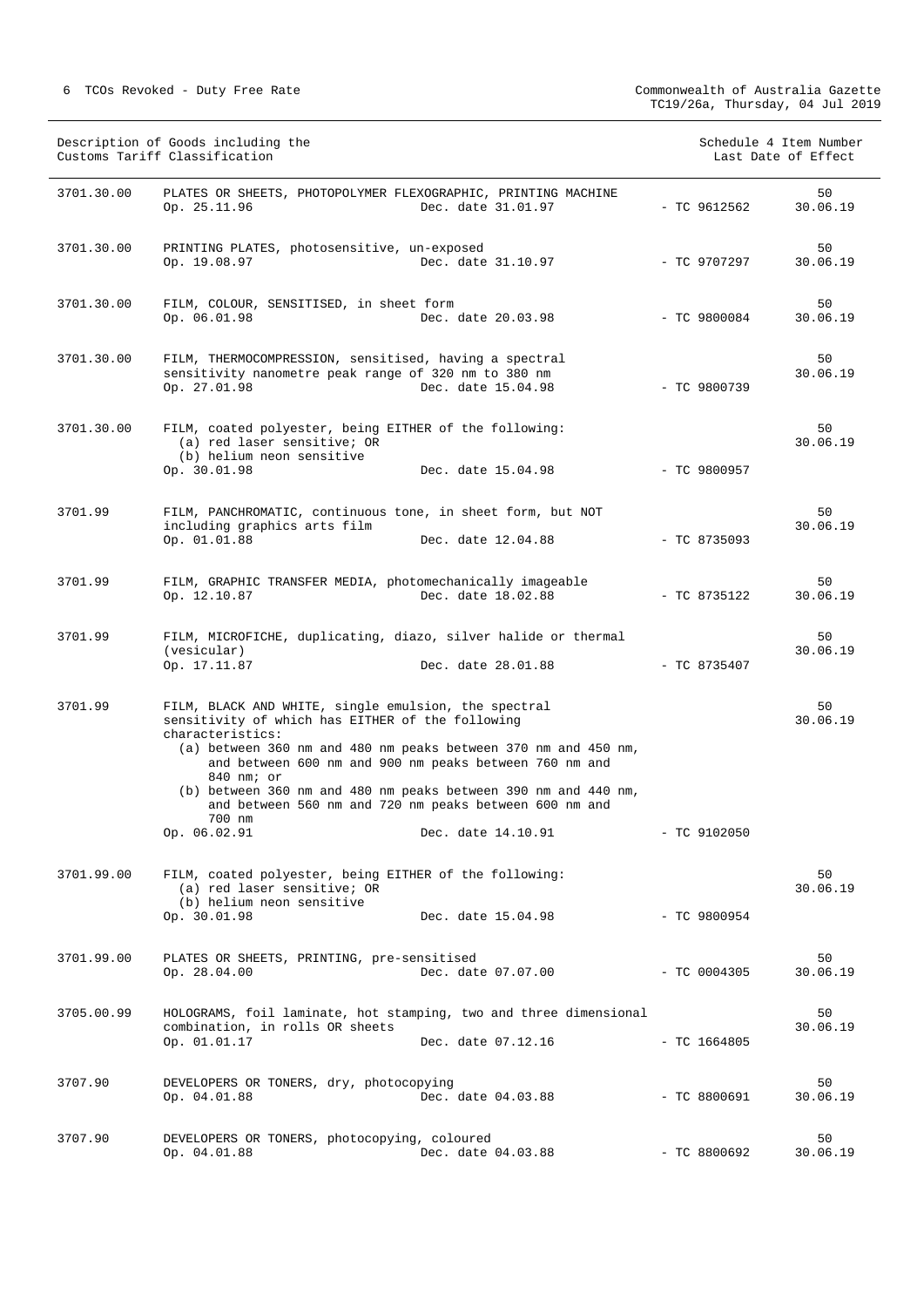| Description of Goods including the<br>Customs Tariff Classification |                                                                                                                                                                                                                      |                    |                | Schedule 4 Item Number<br>Last Date of Effect |
|---------------------------------------------------------------------|----------------------------------------------------------------------------------------------------------------------------------------------------------------------------------------------------------------------|--------------------|----------------|-----------------------------------------------|
| 3707.90                                                             | TONERS AND DEVELOPERS, laser printer, in individual packs<br>containing NOT less than 500 gm<br>Op. 11.09.90                                                                                                         | Dec. date 19.09.90 | $-$ TC 9007139 | 50<br>30.06.19                                |
| 3707.90                                                             | PHOTORESIST; DEVELOPERS, photoresist<br>Op. 17.10.91                                                                                                                                                                 | Dec. date 10.01.92 | $-$ TC 9109213 | 50<br>30.06.19                                |
| 3707.90.00                                                          | TONERS, liquid, electrographic (electrostatic)<br>Op. 24.06.93                                                                                                                                                       | Dec. date 24.09.93 | $-$ TC 9304635 | 50<br>30.06.19                                |
| 3707.90.00                                                          | TONERS OR DEVELOPERS, dry, xerographic<br>Op. 14.01.98                                                                                                                                                               | Dec. date 03.04.98 | $-$ TC 9800364 | 50<br>30.06.19                                |
| 3707.90.00                                                          | TONERS OR DEVELOPERS, LASER PRINTER OR PLOTTER OR PRINTER-<br>PLOTTER, liquid OR dry<br>Op. 27.03.00                                                                                                                 | Dec. date 31.08.00 | $-$ TC 0003269 | 50<br>30.06.19                                |
| 3707.90.00                                                          | CHEMICALS, PHOTOGRAPHIC, being ANY of the following:<br>$(a)$ developers;<br>(b) bleaches;<br>$(c)$ fixers;<br>(d) stabilizers;<br>(e) replenishers                                                                  |                    |                | 50<br>30.06.19                                |
|                                                                     | Op. 16.12.04                                                                                                                                                                                                         | Dec. date 08.03.05 | $-$ TC 0502850 |                                               |
| 8414.59.20                                                          | FAN ASSEMBLIES, COMPUTER, having ALL of the following:<br>(a) cowling NOT exceeding 52 mm in length OR width;<br>(b) 2-pin 12 V DC printed circuit board mount connector;<br>(c) bracket OR mounting<br>Op. 01.01.17 | Dec. date 19.12.16 | $-$ TC 1679668 | 50<br>30.06.19                                |
| 8414.59.20                                                          | COOLERS, COMPUTER SEMICONDUCTOR CHIP, comprising ALL of the<br>following:<br>(a) metal base plate;<br>(b) cooling fins;<br>(c) mounting clips;<br>$(d)$ fans                                                         |                    |                | 50<br>30.06.19                                |
|                                                                     | Op. 01.01.17                                                                                                                                                                                                         | Dec. date 19.12.16 | $-$ TC 1679674 |                                               |
| 8414.59.20                                                          | FANS, COMPUTER, cooling, having a width NOT greater than 140 mm<br>Op. 01.01.17                                                                                                                                      | Dec. date 19.12.16 | $-$ TC 1679677 | 50<br>30.06.19                                |
| 8414.59.20                                                          | COOLING MATS, LAPTOP, having BOTH of the following:<br>(a) one OR more powered fans;<br>(b) universal serial bus (USB) connection<br>Op. 01.01.17                                                                    | Dec. date 19.12.16 | $-$ TC 1679681 | 50<br>30.06.19                                |
| 8414.59.20                                                          | FANS, DC, incorporating an integral brushless electronically<br>commutated motor, having a fan diameter NOT exceeding 155 mm<br>Op. 01.01.17                                                                         | Dec. date 19.12.16 | - TC 1679683   | 50<br>30.06.19                                |
| 8414.59.20                                                          | COOLERS, OPTOELECTRIC CIRCUIT BOARD EQUIPMENT RACK, fan forced<br>Op. 01.01.17                                                                                                                                       | Dec. date 19.12.16 | - TC 1679688   | 50<br>30.06.19                                |
| 8414.59.20                                                          | VENTILATORS, Ingress Protection 44 compliant, having a noise<br>level NOT greater than 75 dB (A)<br>Op. 01.01.17                                                                                                     | Dec. date 22.12.16 | $-$ TC 1681140 | 50<br>30.06.19                                |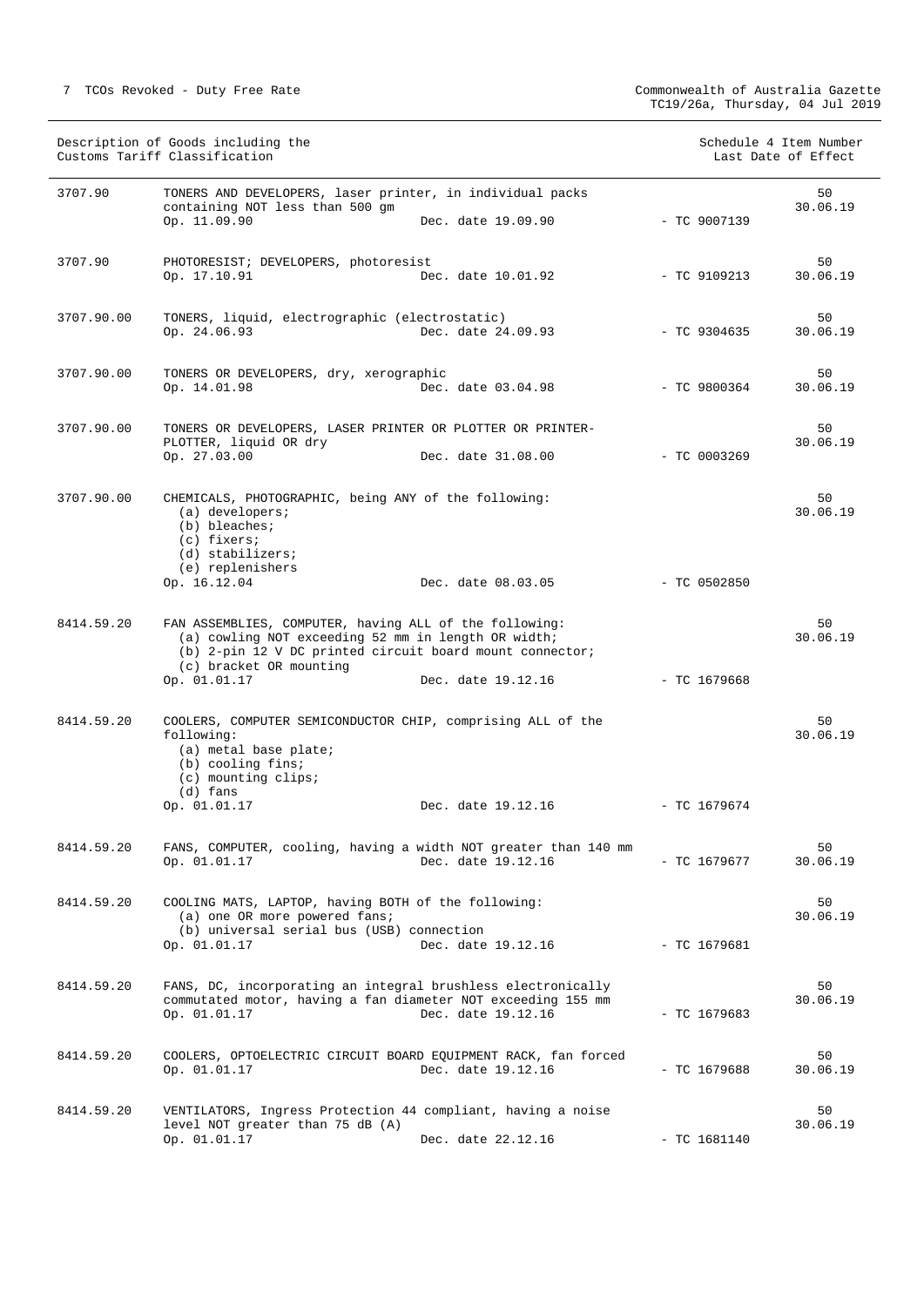|            | Description of Goods including the<br>Customs Tariff Classification                                                                                                                                                                                                                                                                                                                                                              |                    |                |                 | Schedule 4 Item Number<br>Last Date of Effect |
|------------|----------------------------------------------------------------------------------------------------------------------------------------------------------------------------------------------------------------------------------------------------------------------------------------------------------------------------------------------------------------------------------------------------------------------------------|--------------------|----------------|-----------------|-----------------------------------------------|
| 8414.59.20 | FANS, COMPUTER OR PROGRAMMABLE LOGIC CONTROLLER OR MOTOR<br>CONTROLLER OR CONTROLLER CUBICLE                                                                                                                                                                                                                                                                                                                                     |                    |                |                 | 50<br>30.06.19                                |
|            | Op. 01.01.17                                                                                                                                                                                                                                                                                                                                                                                                                     | Dec. date 22.12.16 | $-$ TC 1681142 |                 |                                               |
| 8414.59.20 | FANS, axial, AC, incorporating an integral motor and<br>thermoplastic impeller, having a fan diameter NOT exceeding 125<br>mm                                                                                                                                                                                                                                                                                                    |                    |                |                 | 50<br>30.06.19                                |
|            | Op. 01.01.17                                                                                                                                                                                                                                                                                                                                                                                                                     | Dec. date 22.12.16 | - TC 1681144   |                 |                                               |
| 8421.29.10 | FILTER CARTRIDGES, BIOLOGICAL SOLUTION, pleated, polyvinylidene<br>fluoride (PVDF) membrane, having a nominal filtration area per<br>254 mm element of 2 m2                                                                                                                                                                                                                                                                      |                    |                |                 | 50<br>30.06.19                                |
|            | Op. 01.01.17                                                                                                                                                                                                                                                                                                                                                                                                                     | Dec. date 22.09.17 |                | $-$ TC 17101388 |                                               |
| 8421.29.10 | FILTER AND LIQUID COLLECTION BAGS, polyvinylidene fluoride,<br>having ANY of the following:<br>$(a)$ plugs;<br>$(b)$ clamps;<br>$(c)$ adapters;<br>(d) T AND Y joints;<br>(e) connectors;<br>$(f)$ tubes;                                                                                                                                                                                                                        |                    |                |                 | 50<br>30.06.19                                |
|            | (g) gaskets<br>Op. 18.12.17                                                                                                                                                                                                                                                                                                                                                                                                      | Dec. date 14.03.18 |                | - TC 17135926   |                                               |
| 8421.39.10 | FILTER ELEMENTS OR CARTRIDGES, GAS TURBINE AIR INTAKE<br>Op. 01.01.17                                                                                                                                                                                                                                                                                                                                                            | Dec. date 22.09.17 |                | - TC 17101360   | 50<br>30.06.19                                |
| 8423.20.10 | WEIGHERS, IN-LINE, POULTRY CUT-UP<br>Op. 01.01.17                                                                                                                                                                                                                                                                                                                                                                                | Dec. date 20.12.16 | - TC 1679980   |                 | 50<br>30.06.19                                |
| 8423.20.10 | WEIGHING MACHINES, programmable logic controlled, whether OR not<br>assembled, including ALL of the following:<br>(a) reject conveyor;<br>(b) integrated roll-on-roll-off conveyer;<br>(c) control panels;<br>(d) signal lights                                                                                                                                                                                                  |                    |                |                 | 50<br>30.06.19                                |
|            | Op. 01.01.17                                                                                                                                                                                                                                                                                                                                                                                                                     | Dec. date 20.12.16 | $-$ TC 1679982 |                 |                                               |
| 8423.20.10 | WEIGHING/SORTING SYSTEMS, poultry, comprising ALL of the<br>following:<br>(a) weighing station, incorporating a conveyor track,<br>capable of being installed in an overhead conveyor;<br>(b) electronic control system, for regulating the flow of<br>poultry, by weight, to particular drop off stations;<br>(c) drop off section<br>but NOT including ANY of the above components when imported<br>separately<br>Op. 01.01.17 | Dec. date 20.12.16 |                | - TC 1679984    | 50<br>30.06.19                                |
| 8423.20.10 | GRADING, SORTING AND TRANSFER MACHINE, POULTRY, computer                                                                                                                                                                                                                                                                                                                                                                         |                    |                |                 | 50                                            |
|            | controlled<br>Op. 01.01.17                                                                                                                                                                                                                                                                                                                                                                                                       | Dec. date 17.01.17 |                | $-$ TC 1706468  | 30.06.19                                      |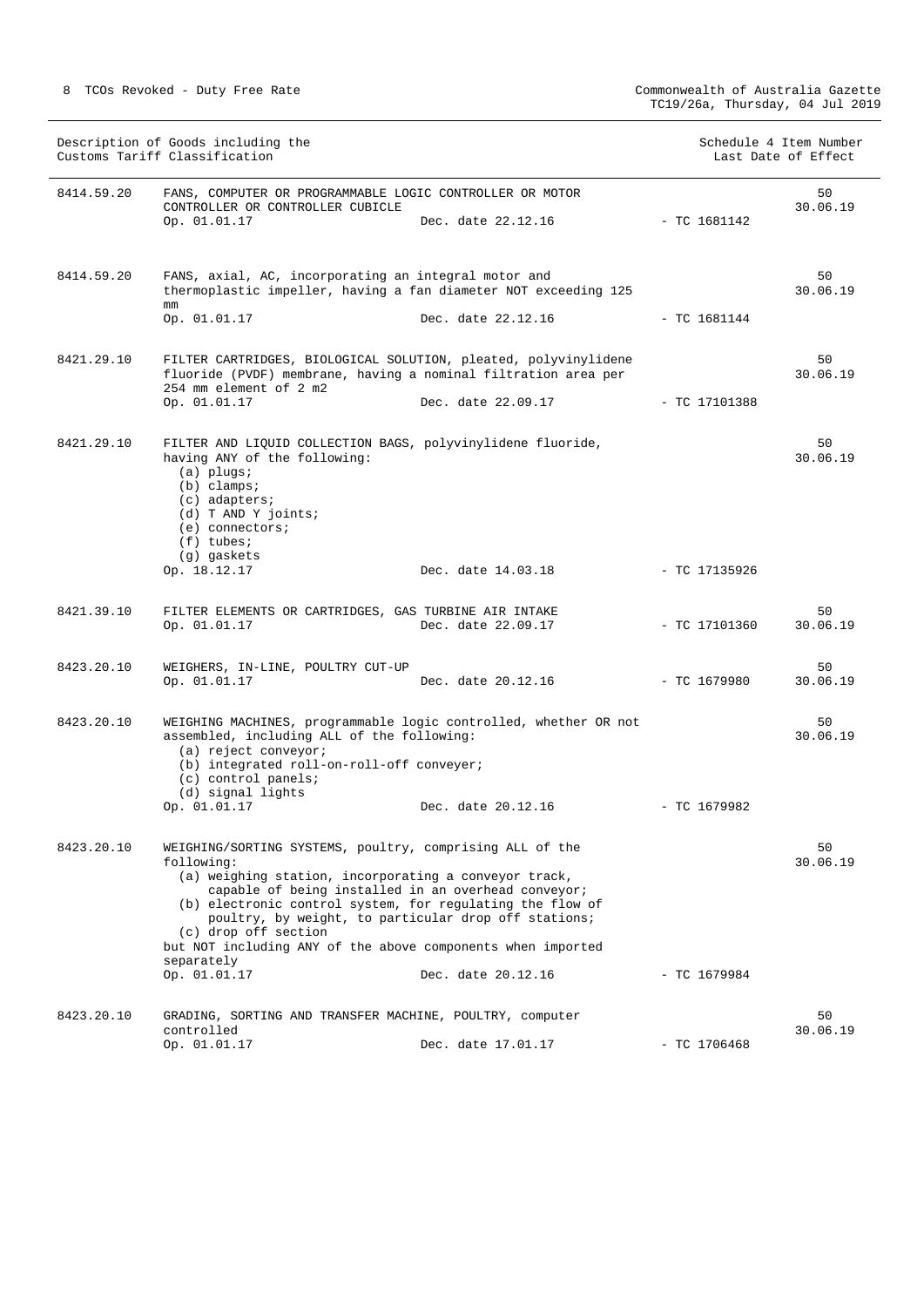| Description of Goods including the<br>Customs Tariff Classification |                                                                                                                                                                                                                                                                                    |                                 | Schedule 4 Item Number<br>Last Date of Effect |                 |                |
|---------------------------------------------------------------------|------------------------------------------------------------------------------------------------------------------------------------------------------------------------------------------------------------------------------------------------------------------------------------|---------------------------------|-----------------------------------------------|-----------------|----------------|
| 8423.20.10                                                          | WEIGHING AND LABELLING MACHINES, box AND/OR crate, having an<br>inbuilt belt conveyor<br>Op. 03.04.19                                                                                                                                                                              | Dec. date 25.06.19              |                                               | $-$ TC 19131134 | 50<br>30.06.19 |
| 8423.30.10                                                          | WEIGH SCALE BLENDERS, GRAVIMETRIC, INJECTION MOULDING MACHINE<br>Op. 01.01.17                                                                                                                                                                                                      | Dec. date 20.12.16              |                                               | $-$ TC 1679985  | 50<br>30.06.19 |
| 8423.30.10                                                          | WEIGHING MACHINES, computer controlled, radial multi-head,<br>minimum 10 heads, individually stepper motor driven<br>Op. 01.01.17                                                                                                                                                  | Dec. date 20.12.16              |                                               | - TC 1680118    | 50<br>30.06.19 |
| 8423.30.10                                                          | DOSERS AND WEIGHERS, FOODSTUFF, comprising ALL of the<br>following:<br>(a) centre distributors;<br>(b) charge buckets;<br>(c) weighing buckets;<br>(d) discharge chutes;<br>(e) discharge cones<br>Op. 01.01.17                                                                    | Dec. date 20.12.16              |                                               | $-$ TC 1680120  | 50<br>30.06.19 |
| 8423.30.10                                                          | VEGETABLE AND/OR FRUIT WEIGHING MACHINES, programmable logic<br>controlled<br>Op. 01.01.17                                                                                                                                                                                         | Dec. date 20.12.16              |                                               | $-$ TC 1680121  | 50<br>30.06.19 |
| 8423.30.10                                                          | SCALES, CONVEYOR<br>Op. 01.01.17                                                                                                                                                                                                                                                   | Dec. date 20.12.16 - TC 1680122 |                                               |                 | 50<br>30.06.19 |
| 8423.30.10                                                          | WEIGHING MACHINES, automatic, digital readout, combined with<br>memory hoppers, having ALL of the following:<br>(a) weighing capacity of up to 3 000g;<br>(b) accuracy range of anywhere between 0.1g to 3.0g;<br>(c) speed of up to 300 packs/min<br>Op. 01.01.17                 | Dec. date 20.12.16              |                                               | $-$ TC 1680123  | 50<br>30.06.19 |
| 8423.30.10                                                          | HOPPER SCALES, programmable logic controlled, having BOTH of the<br>following:<br>(a) maximum throughput NOT greater than $108 t/h$ ;<br>(b) weigher, incorporating three stabilised transducers<br>Op. 01.01.17                                                                   | Dec. date 20.12.16              |                                               | $-$ TC 1680212  | 50<br>30.06.19 |
| 8423.30.10                                                          | GRADING AND SORTING MACHINES, MOLLUSC AND/OR FISH AND/OR MEAT<br>AND/OR POULTRY, programmable logic controlled, having ALL of the<br>following:<br>(a) infeed belt conveyors;<br>$(b)$ weigher;<br>(c) grading belt conveyors<br>Op. 15.02.17                                      | Dec. date 10.05.17              |                                               | - TC 1721410    | 50<br>30.06.19 |
| 8423.30.10                                                          | DOSING PLANT, AQUACULTURE FEED MILL, including ALL of the<br>following;<br>(a) ingredient silo;<br>(b) scraper bottom;<br>(c) dosing screw;<br>(d) hopper scales;<br>$(e)$ screw conveyor;<br>(f) bucket elevator;<br>$(g)$ chain conveyor;<br>(h) bag intake unit<br>Op. 06.09.18 | Dec. date 26.11.18              |                                               | - TC 18191970   | 50<br>30.06.19 |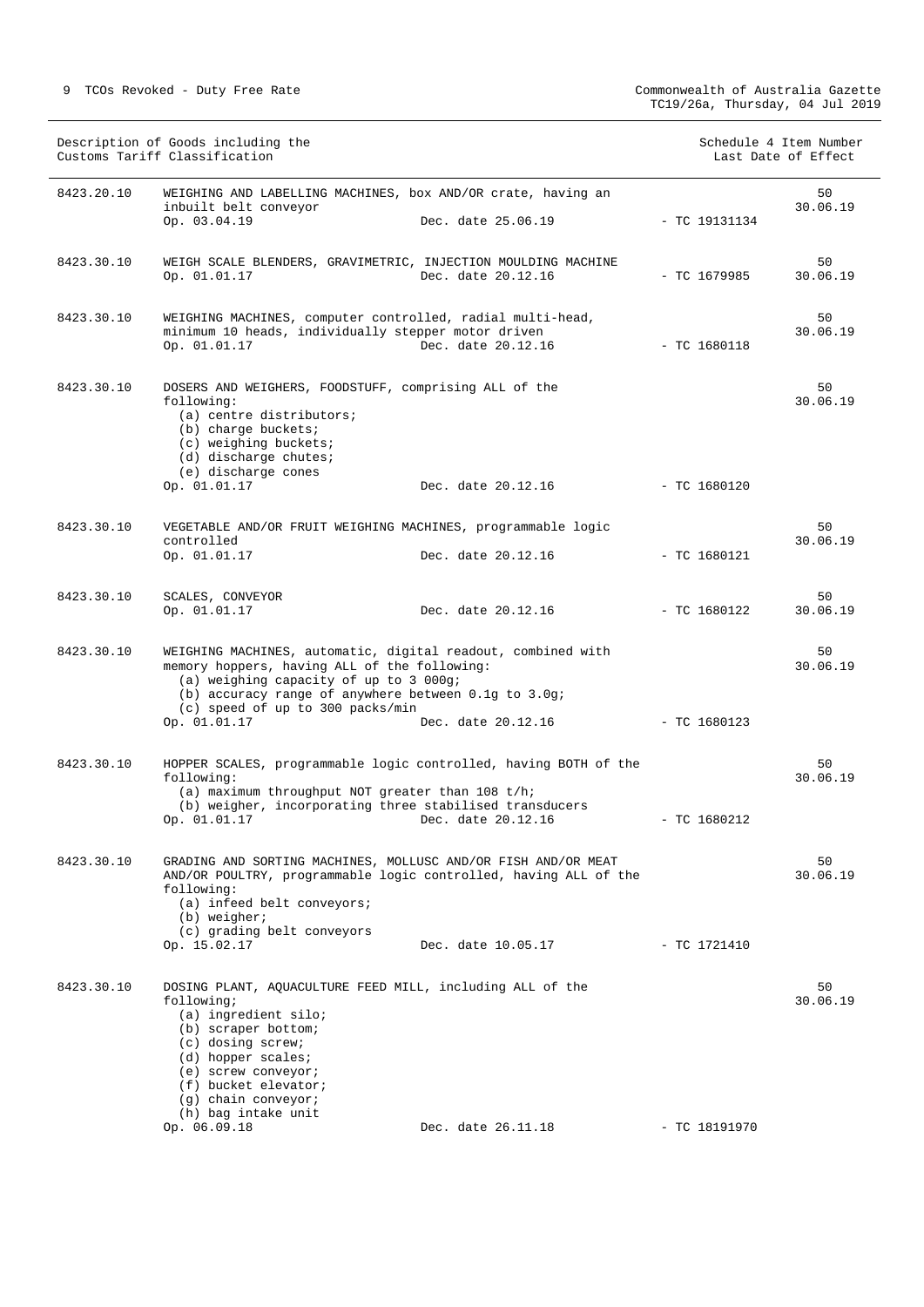|            | Description of Goods including the<br>Customs Tariff Classification                                                                                                                                                                                    |                    |                | Schedule 4 Item Number<br>Last Date of Effect |
|------------|--------------------------------------------------------------------------------------------------------------------------------------------------------------------------------------------------------------------------------------------------------|--------------------|----------------|-----------------------------------------------|
| 8423.81.10 | SCALES, capable of ALL of the following:<br>$(a)$ weighing;<br>(b) price computing;<br>(c) printing a label containing weight and price details                                                                                                        | Dec. date 20.12.16 |                | 50<br>30.06.19                                |
|            | Op. 01.01.17                                                                                                                                                                                                                                           |                    | $-$ TC 1680127 |                                               |
| 8423.81.10 | BALANCES AND/OR SCALES, digital readout, having readability/<br>resolution AND reproducibility of 0.1 g or better<br>Op. 01.01.17                                                                                                                      | Dec. date 20.12.16 | $-$ TC 1680128 | 50<br>30.06.19                                |
| 8423.81.10 | BALANCES AND/OR SCALES, digital readout, having BOTH of the<br>following:<br>(a) readability/resolution of $1.0$ g or better;<br>(b) reproducibility of 1.0 g or better<br>Op. 01.01.17                                                                | Dec. date 20.12.16 | - TC 1680130   | 50<br>30.06.19                                |
|            |                                                                                                                                                                                                                                                        |                    |                |                                               |
| 8423.81.10 | SCALES, price computing<br>NOTE:<br>For the purpose of this Order scales capable of interfacing<br>with electronic cash registers are considered to be price<br>computing scales<br>Op. 01.01.17                                                       | Dec. date 20.12.16 | $-$ TC 1680131 | 50<br>30.06.19                                |
|            |                                                                                                                                                                                                                                                        |                    |                |                                               |
| 8423.81.10 | SCALES, WEIGHING AND COUNTING, BENCH, digital display,<br>electronic,<br>having BOTH of the following:                                                                                                                                                 |                    |                | 50<br>30.06.19                                |
|            | (a) internal/counting resolution of NOT less than 1/50 000;<br>(b) weight display resolution of NOT less than 1/2 500<br>Op. 01.01.17                                                                                                                  | Dec. date 20.12.16 | $-$ TC 1680132 |                                               |
| 8423.81.10 | WEIGHT GRADING AND SORTING MACHINES, FOOD, computer controlled<br>Op. 01.01.17                                                                                                                                                                         | Dec. date 20.12.16 | $-$ TC 1680133 | 50<br>30.06.19                                |
| 8423.81.10 | SCALES, WEIGHING, electronic, digital display, having ALL of the<br>following:<br>(a) power rating NOT exceeding 12 V;<br>(b) unit height NOT exceeding 210 mm;<br>(c) unit weight NOT exceeding 5 000 g;<br>(d) weighing capacity NOT exceeding 30 kg |                    | $-$ TC 1680222 | 50<br>30.06.19                                |
|            | Op. 01.01.17                                                                                                                                                                                                                                           | Dec. date 20.12.16 |                |                                               |
| 8423.81.10 | WEIGHING MACHINES, microprocessor controlled, digital display<br>Op. 01.01.17                                                                                                                                                                          | Dec. date 13.01.17 | $-$ TC 1705117 | 50<br>30.06.19                                |
| 8423.81.10 | WEIGHING AND WEIGHT SORTING LINE, including ALL of the<br>following:<br>(a) weight scales AND weight sorters;<br>(b) labelling machine;<br>(c) packing platform;<br>(d) conveyors                                                                      |                    |                | 50<br>30.06.19                                |
|            | Op. 16.05.17                                                                                                                                                                                                                                           | Dec. date 09.08.17 | $-$ TC 1750278 |                                               |
|            |                                                                                                                                                                                                                                                        |                    |                |                                               |
| 8423.82.10 | BALANCES AND/OR SCALES<br>Op. 01.01.17                                                                                                                                                                                                                 | Dec. date 23.12.16 | $-$ TC 1680135 | 50<br>30.06.19                                |
| 8423.82.10 | BALANCES AND/OR SCALES, digital readout, having BOTH of the<br>following:<br>(a) readability/resolution and reproducibility of $0.1$ g or<br>better;                                                                                                   |                    |                | 50<br>30.06.19                                |
|            | (b) weighing capacity NOT exceeding 40 kg<br>Op. 01.01.17                                                                                                                                                                                              | Dec. date 20.12.16 | $-$ TC 1680136 |                                               |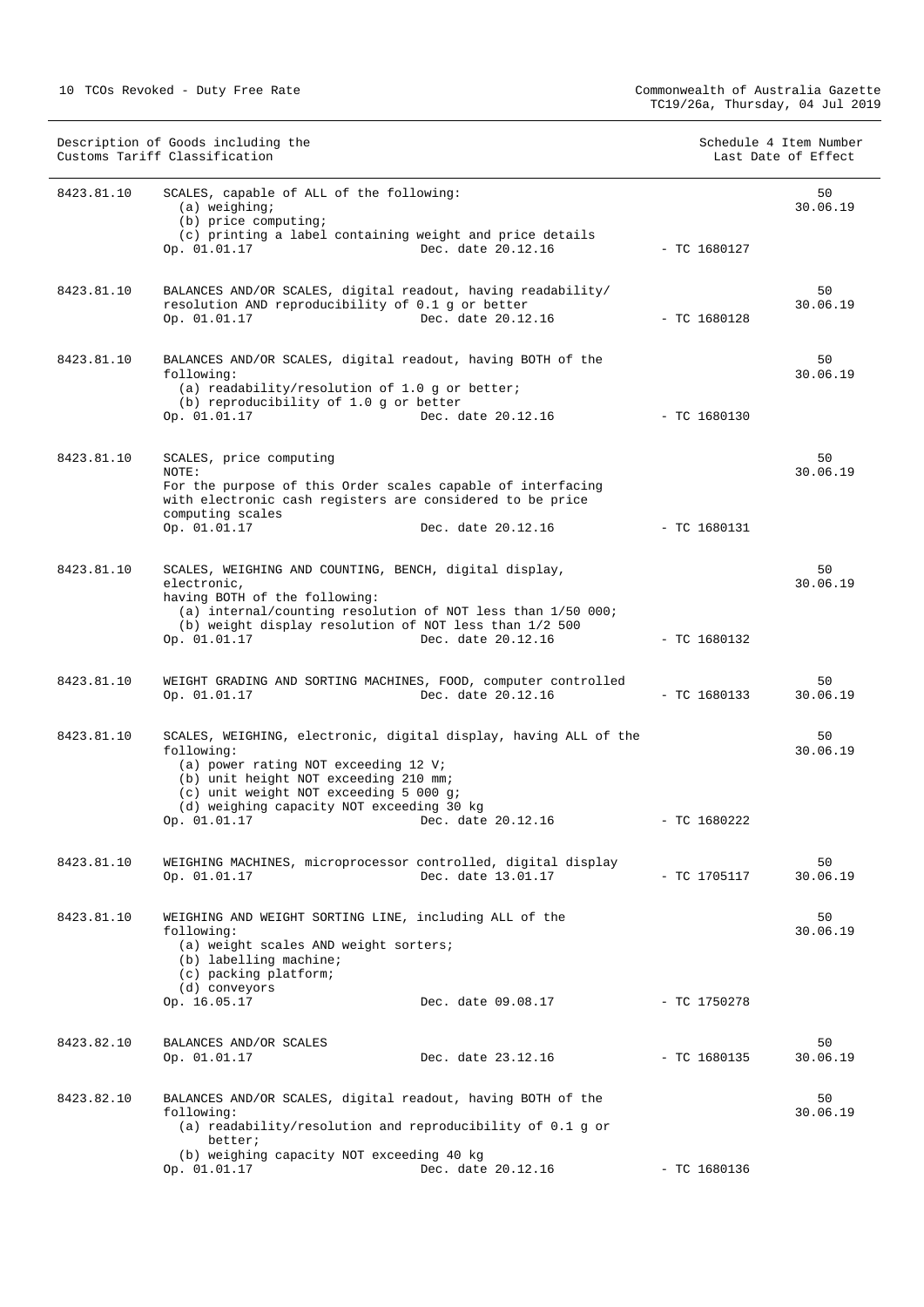| Description of Goods including the<br>Customs Tariff Classification |                                                                                                                                                                                                                                                                                                                                                                                         |                                                                                                                                                                                                                     | Schedule 4 Item Number<br>Last Date of Effect |                |
|---------------------------------------------------------------------|-----------------------------------------------------------------------------------------------------------------------------------------------------------------------------------------------------------------------------------------------------------------------------------------------------------------------------------------------------------------------------------------|---------------------------------------------------------------------------------------------------------------------------------------------------------------------------------------------------------------------|-----------------------------------------------|----------------|
| 8423.82.10                                                          | GRAVIMETRIC FEEDERS<br>Op. 01.01.17                                                                                                                                                                                                                                                                                                                                                     | Dec. date 22.12.16                                                                                                                                                                                                  | $-$ TC 1680138                                | 50<br>30.06.19 |
| 8423.82.10                                                          | SCALES, WEIGHING AND COUNTING, BENCH, digital display,<br>electronic, having BOTH of the following:<br>Op. 01.01.17                                                                                                                                                                                                                                                                     | (a) internal/counting resolution of NOT less than 1/50 000;<br>(b) weight display resolution of NOT less than 1/2 500<br>Dec. date 20.12.16                                                                         | - TC 1680139                                  | 50<br>30.06.19 |
| 8423.82.10                                                          | following:<br>(a) readability/resolution of 1.0 g or better;<br>(b) reproducibility of 1.0 g or better;<br>(c) weighing capacity NOT exceeding 40 kg<br>Op. 01.01.17                                                                                                                                                                                                                    | BALANCES AND/OR SCALES, digital readout, having ALL of the<br>Dec. date 21.12.16                                                                                                                                    | - TC 1680224                                  | 50<br>30.06.19 |
| 8423.82.10                                                          | (a) weight scales;<br>(b) packaging platform;<br>(c) conveyors;<br>(d) labelling machine<br>Op. 16.05.17                                                                                                                                                                                                                                                                                | WEIGHING AND CONVEYING LINE, including ALL of the following:<br>Dec. date 09.08.17                                                                                                                                  | - TC 1750281                                  | 50<br>30.06.19 |
| 8423.82.10                                                          | $(a)$ steel frame;<br>$(b)$ load cell;<br>$(c)$ pipe;<br>(d) valves<br>Op. 06.04.18                                                                                                                                                                                                                                                                                                     | SLURRY DENSITY MEASUREMENT MACHINES, having ALL of the following:<br>Dec. date 03.07.18                                                                                                                             | - TC 1839678                                  | 50<br>30.06.19 |
| 8423.89.10                                                          | Op. 01.01.17                                                                                                                                                                                                                                                                                                                                                                            | SCALES, CRANE, having a weighing capacity greater than 5 000 kg<br>Dec. date 22.12.16                                                                                                                               | $-$ TC 1680140                                | 50<br>30.06.19 |
| 8423.89.10                                                          | than $5000$ kgs<br>Op. 01.01.17                                                                                                                                                                                                                                                                                                                                                         | SCALES, PLATFORM, electronic, having a weighing capacity greater<br>Dec. date 20.12.16 - TC 1680227                                                                                                                 |                                               | 50<br>30.06.19 |
| 8423.89.10                                                          | CARGO SLING LIFTING SYSTEMS, instrumented,<br>having ALL of the following:<br>(a) woven polyester slings;<br>(b) computerised load cell measuring systems;<br>(c) metal extension lifting chains<br>Op. 01.01.17                                                                                                                                                                        | Dec. date 21.12.16                                                                                                                                                                                                  | $-$ TC 1680260                                | 50<br>30.06.19 |
| 8423.89.10                                                          | exceeding 85 t, comprising ALL of the following:<br>$(a)$ payload meter;<br>(b) memory card;<br>(c) suspension cylinder pressure sensors;<br>$(d)$ inclinometer;<br>(e) deck mounted indicator lights,<br>with optional inclusion of the following:<br>(b) cables and software,<br>via:<br>(a) cable connection from payload meter to PC; and<br>(b) use of card reader<br>Op. 01.01.17 | WEIGHING SYSTEMS, on board, dump truck payload, having a capacity<br>(a) memory card reader with PC information capability;<br>capable of downloading information stored on memory card to PC<br>Dec. date 20.12.16 | $-$ TC 1680262                                | 50<br>30.06.19 |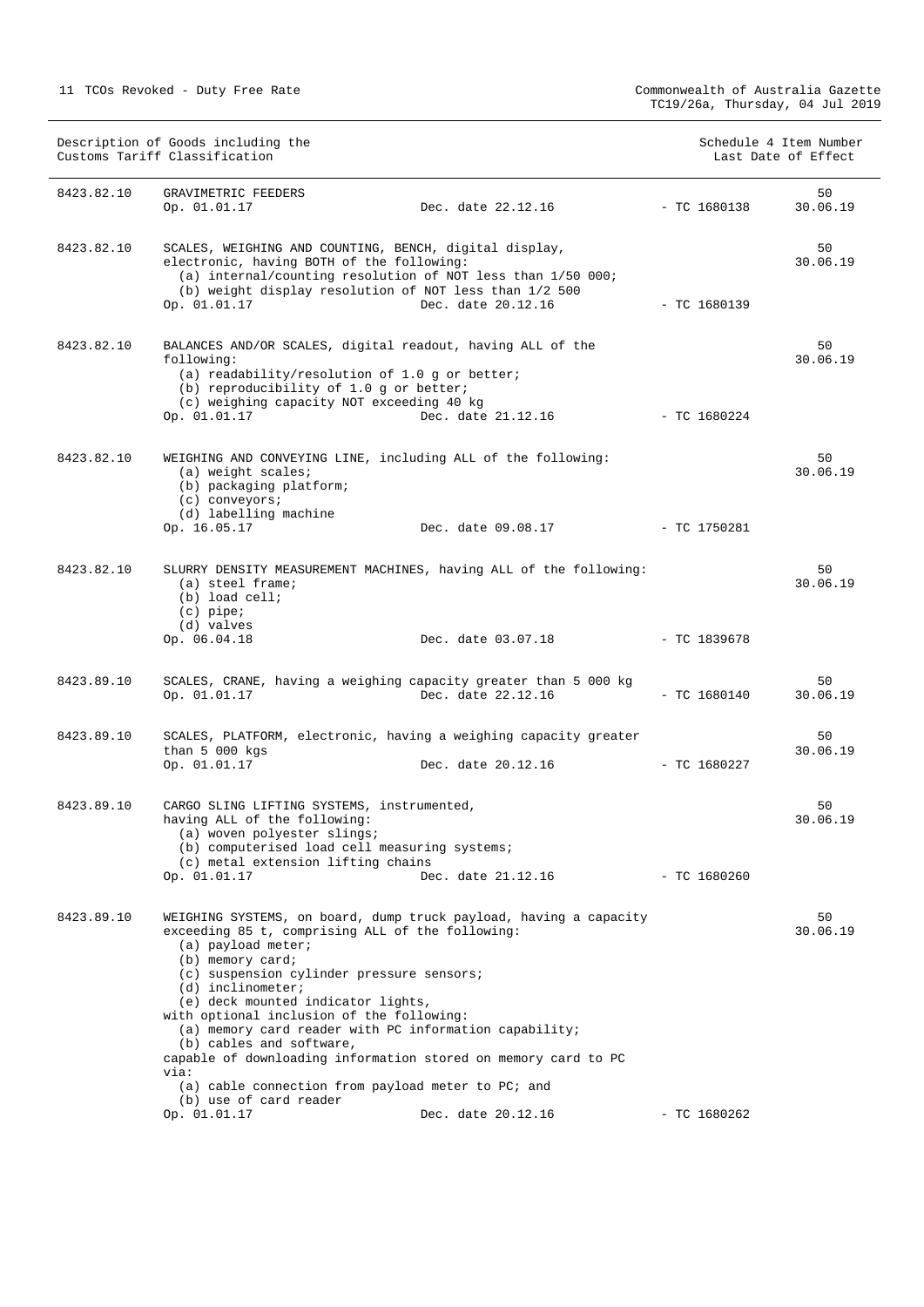(Continued on next page)

| Description of Goods including the<br>Customs Tariff Classification |                                                                                                                                                                                                                                                                                                                                                                                                                                                                                                                                                                                                                           | Schedule 4 Item Number<br>Last Date of Effect |                |                |
|---------------------------------------------------------------------|---------------------------------------------------------------------------------------------------------------------------------------------------------------------------------------------------------------------------------------------------------------------------------------------------------------------------------------------------------------------------------------------------------------------------------------------------------------------------------------------------------------------------------------------------------------------------------------------------------------------------|-----------------------------------------------|----------------|----------------|
| 8423.89.10                                                          | WEIGHING MACHINES, vehicle, weigh-in-motion, transportable,<br>capable of BOTH of the following:<br>(a) weighing vehicles at speeds of 5 km/h or greater but NOT<br>exceeding 120 km/h;<br>(b) weighing individual axle and gross vehicle mass<br>Op. 01.01.17                                                                                                                                                                                                                                                                                                                                                            | Dec. date 22.12.16                            | $-$ TC 1680708 | 50<br>30.06.19 |
| 8423.89.10                                                          | WEIGHING MACHINES, vehicle load monitor, weigh-in-motion,<br>transportable, capable of BOTH of the following:<br>(a) weighing vehicles at speeds of 0.5 km/h or greater but NOT<br>exceeding 5km/h;<br>(b) weighing individual axle and gross vehicle mass<br>Op. 01.01.17                                                                                                                                                                                                                                                                                                                                                | Dec. date 22.12.16                            | $-$ TC 1680710 | 50<br>30.06.19 |
| 8423.89.10                                                          | WEIGHING MACHINES, portable, having a weight NOT exceeding 20 kg,<br>being machines to which 8423.89 applies<br>Op. 01.01.17                                                                                                                                                                                                                                                                                                                                                                                                                                                                                              | Dec. date 23.12.16                            | $-$ TC 1681038 | 50<br>30.06.19 |
| 8423.90.10                                                          | DIGITAL INDICATORS<br>Op. 01.01.17                                                                                                                                                                                                                                                                                                                                                                                                                                                                                                                                                                                        | Dec. date 23.12.16                            | $-$ TC 1681040 | 50<br>30.06.19 |
| 8423.90.10                                                          | SCALE LOAD RECEPTORS, being pans and/or plates and/or scoops<br>Op. 01.01.17                                                                                                                                                                                                                                                                                                                                                                                                                                                                                                                                              | Dec. date 23.12.16                            | $-$ TC 1681041 | 50<br>30.06.19 |
| 8423.90.10                                                          | PARTS, WEIGHING SCALE, being platforms<br>Op. 01.01.17                                                                                                                                                                                                                                                                                                                                                                                                                                                                                                                                                                    | Dec. date 23.12.16                            | $-$ TC 1681043 | 50<br>30.06.19 |
| 8423.90.10                                                          | PARTS, POULTRY WEIGHING/SORTING SYSTEMS, being ANY of the<br>following:<br>$(a)$ adjusters;<br>$(b)$ arms;<br>(c) carriers;<br>$(d)$ cells;<br>$(e)$ cones;<br>(f) detecting plates;<br>$(g)$ drop offs;<br>(h) end pieces;<br>$(i)$ extensions;<br>(j) guide fittings;<br>$(k)$ quide rails;<br>$(1)$ guides;<br>(m) guiding blocks;<br>$(n)$ housings;<br>(o) motor brackets;<br>$(p)$ rails;<br>$(q)$ releasers;<br>$(r)$ rollers;<br>$(s)$ silencers;<br>$(t)$ stabilizers;<br>$(u)$ tensioners;<br>$(v)$ tighteners;<br>(w) toothed wheel;<br>$(x)$ weighing belts;<br>$(y)$ wheels;<br>(z) Y-pieces<br>Op. 01.01.17 | Dec. date 06.01.17                            | $-$ TC 1702946 | 50<br>30.06.19 |
| 8423.90.10                                                          | PARTS, SCALES, WEIGHING, price computing, being ANY of the<br>following:<br>$(a)$ axis;<br>(b) block;<br>(c) case;<br>(d) cassette lock;<br>$(e)$ clutch;<br>$(f)$ collar;                                                                                                                                                                                                                                                                                                                                                                                                                                                |                                               |                | 50<br>30.06.19 |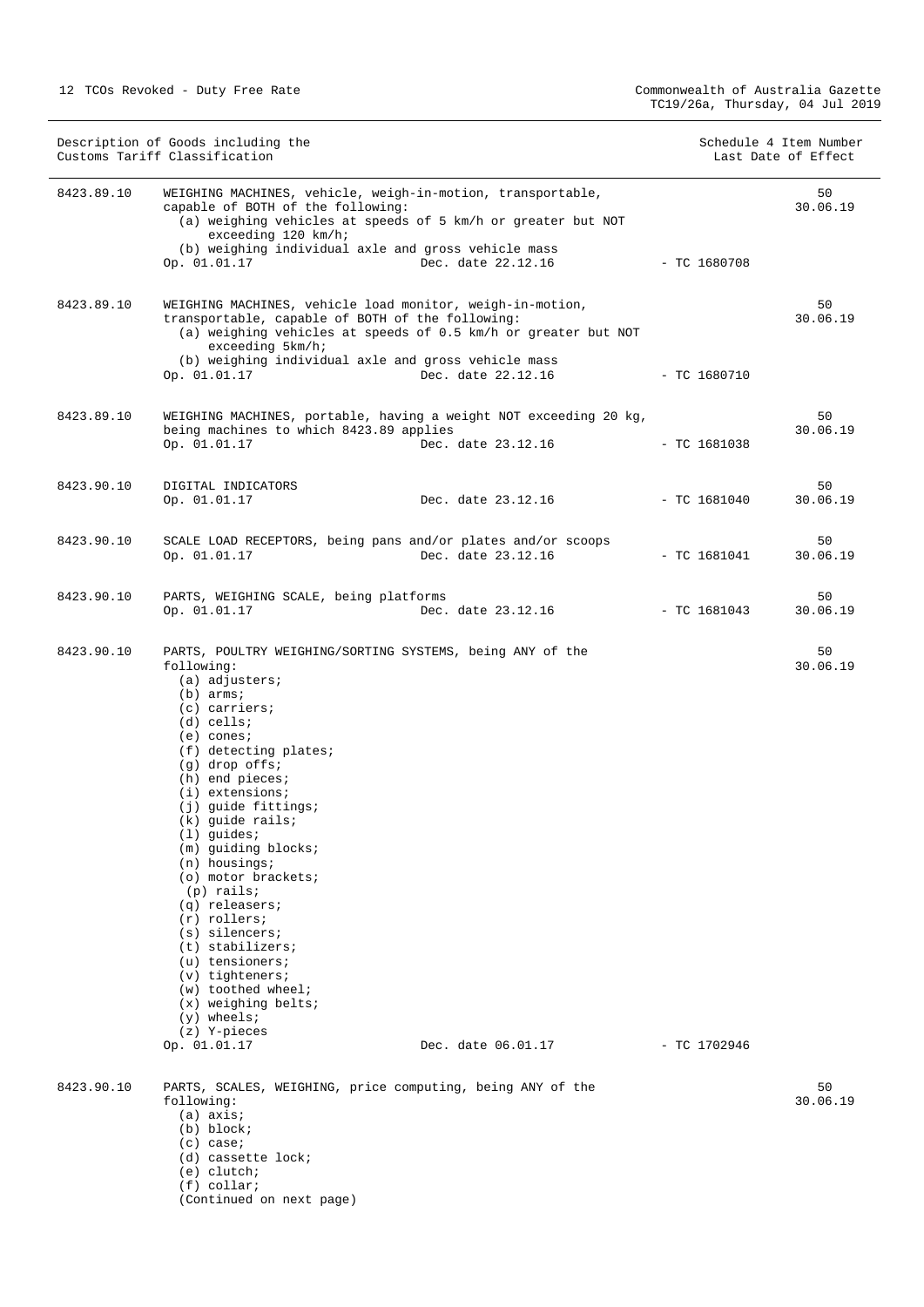Description of Goods including the Schedule 4 Item Number (Schedule 4 Item Number  $S$ chedule 4 Item Number (Schedule 4 Item Number (Schedule 4 Item Number (Schedule 4 Item Number (Schedule 4 Item Number (Schedule 4 Item Nu Customs Tariff Classification **Last Date of Effect** Customs Tariff Classification

|            | (Continued from previous page                                     |                                                                 |                |          |  |
|------------|-------------------------------------------------------------------|-----------------------------------------------------------------|----------------|----------|--|
|            | $(q)$ cover;                                                      |                                                                 |                |          |  |
|            | $(h)$ head;                                                       |                                                                 |                |          |  |
|            | (i) holder;                                                       |                                                                 |                |          |  |
|            | $(j)$ interruptor;                                                |                                                                 |                |          |  |
|            | (k) keyboard;                                                     |                                                                 |                |          |  |
|            | $(1)$ keysheet;                                                   |                                                                 |                |          |  |
|            | $(m)$ leg;                                                        |                                                                 |                |          |  |
|            | $(n)$ level;                                                      |                                                                 |                |          |  |
|            | $(o)$ load cell;                                                  |                                                                 |                |          |  |
|            | (p) overlay;                                                      |                                                                 |                |          |  |
|            | $(q)$ panel;                                                      |                                                                 |                |          |  |
|            | $(r)$ pole;                                                       |                                                                 |                |          |  |
|            | (s) preset card;                                                  |                                                                 |                |          |  |
|            | $(t)$ reel;                                                       |                                                                 |                |          |  |
|            | $(u)$ shaft;                                                      |                                                                 |                |          |  |
|            | $(v)$ spacer;                                                     |                                                                 |                |          |  |
|            | (w) support                                                       | Dec. date 06.01.17                                              |                |          |  |
|            | Op. 01.01.17                                                      |                                                                 | - TC 1702949   |          |  |
| 8472.90.10 | STAPLING MACHINES, paper, having ALL of the following:            |                                                                 |                | 50       |  |
|            |                                                                   | (a) capacity to accept ready made strips of 26/6 wire staples;  |                | 30.06.19 |  |
|            |                                                                   | (b) staple capacity in the range from 75 staples to 210 staples |                |          |  |
|            | $(both$ inclusive);                                               |                                                                 |                |          |  |
|            | (c) stapling depth in the range from 55 mm to 400 mm              |                                                                 |                |          |  |
|            | Op. 21.07.93                                                      | Dec. date 05.11.93                                              | - TC 9307078   |          |  |
|            |                                                                   |                                                                 |                |          |  |
| 8479.89.20 | 50<br>ASSEMBLY MACHINES, PRINTED CIRCUIT BOARD, having ALL of the |                                                                 |                |          |  |
|            | 30.06.19<br>following:                                            |                                                                 |                |          |  |
|            | (a) programmable controller;                                      |                                                                 |                |          |  |
|            | (b) sequential component placement;                               |                                                                 |                |          |  |
|            | (c) surface mounting of components                                |                                                                 |                |          |  |
|            | Op. 01.01.17                                                      | Dec. date 05.05.17                                              | - TC 1746527   |          |  |
|            |                                                                   |                                                                 |                |          |  |
| 8479.89.90 | GRAVIMETRIC DOSING MACHINES, having BOTH of the following:<br>50  |                                                                 |                |          |  |
|            | (a) gravimetric dosing bins;                                      |                                                                 |                | 30.06.19 |  |
|            | (b) throughput capacity of NOT less than 55 t/h                   |                                                                 |                |          |  |
|            | Op. 27.03.17                                                      | Dec. date 21.06.17                                              | - TC 1733471   |          |  |
| 8479.89.90 | SORTING LINE, FISH, including ALL of the following:               |                                                                 |                | 50       |  |
|            | (a) weight scales AND weight sorters;                             |                                                                 |                | 30.06.19 |  |
|            | (b) weighing AND packing unit;                                    |                                                                 |                |          |  |
|            | (c) production controller;                                        |                                                                 |                |          |  |
|            | (d) conveyors                                                     |                                                                 |                |          |  |
|            | Op. 27.02.18                                                      | Dec. date 09.05.18                                              | $-$ TC 1824110 |          |  |
|            |                                                                   |                                                                 |                |          |  |
| 8479.90.10 | COIN CHANGERS, VENDING MACHINE, electronic, having ALL of the     |                                                                 |                | 50       |  |
|            | following:                                                        |                                                                 |                | 30.06.19 |  |
|            | (a) facility to accept coins AND/OR tokens of 12 OR more          |                                                                 |                |          |  |
|            | varying denominations;                                            |                                                                 |                |          |  |
|            | (b) operate in conjunction with credit displays and bill          |                                                                 |                |          |  |
|            | validators;                                                       |                                                                 |                |          |  |
|            | (c) record both cash received and the number of units sold;       |                                                                 |                |          |  |
|            | (d) 3 OR more denominational change payout;                       |                                                                 |                |          |  |
|            | (e) "use correct change" indicator                                |                                                                 |                |          |  |
|            | Op. 01.01.17                                                      | Dec. date 21.12.16                                              | $-$ TC 1680306 |          |  |
|            |                                                                   |                                                                 |                |          |  |
| 8479.90.90 | PARTS, WOOD CHIP CENTRIFUGAL MILL, being slotted hole screens     |                                                                 |                | 50       |  |
|            | Op. 10.04.18                                                      | Dec. date 17.07.18                                              | $-$ TC 1840205 | 30.06.19 |  |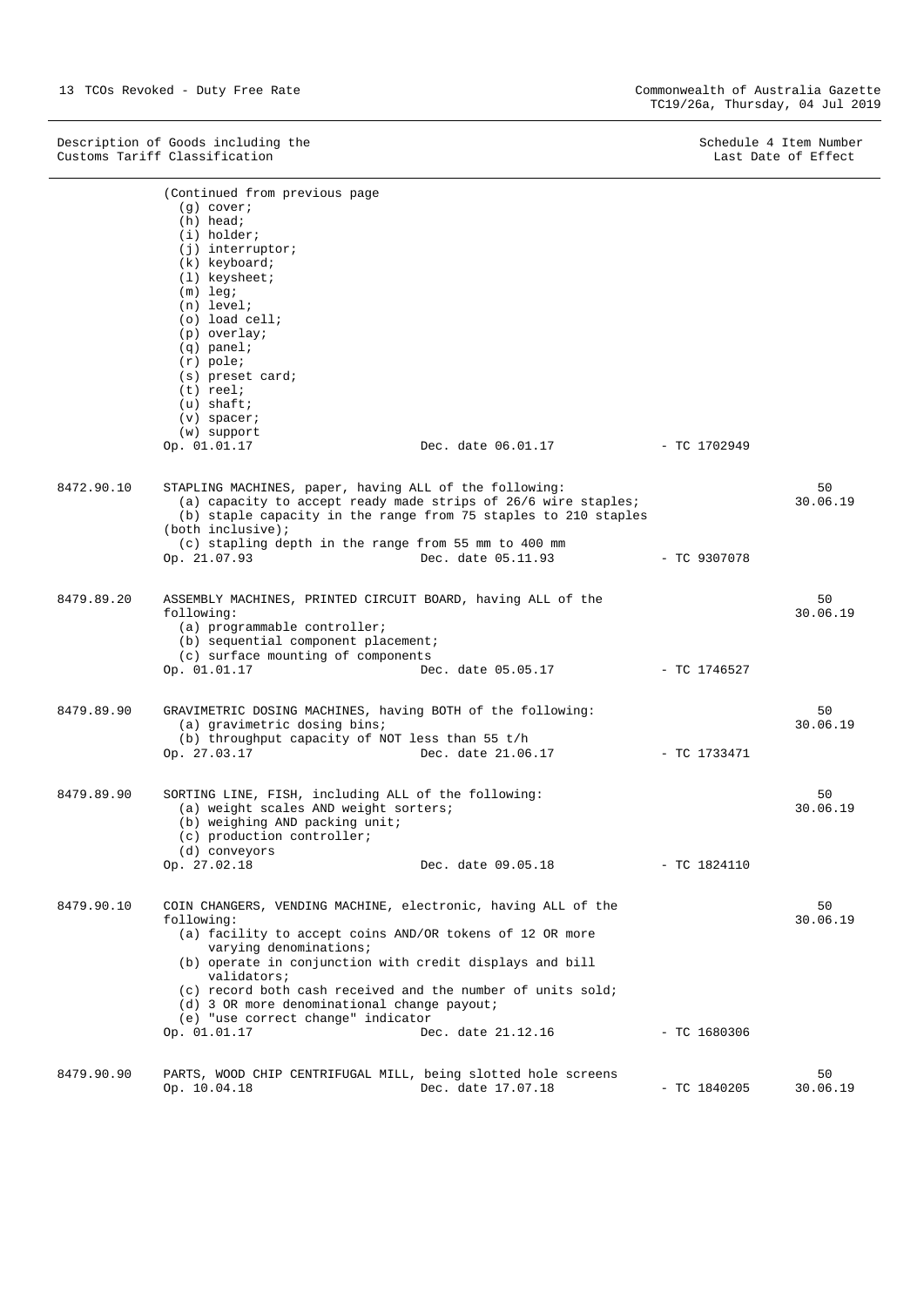|            | Description of Goods including the<br>Customs Tariff Classification                                                                                                                                                                                                                                                                                                                                                                                                                                                                                                                                                                                                                                                           |                    |                | Schedule 4 Item Number<br>Last Date of Effect |
|------------|-------------------------------------------------------------------------------------------------------------------------------------------------------------------------------------------------------------------------------------------------------------------------------------------------------------------------------------------------------------------------------------------------------------------------------------------------------------------------------------------------------------------------------------------------------------------------------------------------------------------------------------------------------------------------------------------------------------------------------|--------------------|----------------|-----------------------------------------------|
| 8486.20.30 | DIODE MAKING MACHINES, programmable logic controlled, including<br>BOTH of the following:<br>(a) vacuum mixer AND doser;<br>(b) heater,<br>with OR without ANY of the following:<br>(i) dosing pumps;<br>$(i)$ vacuum pumps;<br>(iii) pipes AND hoses<br>Op. 15.06.16                                                                                                                                                                                                                                                                                                                                                                                                                                                         | Dec. date 07.09.16 | $-$ TC 1620401 | 50<br>30.06.19                                |
| 8486.40.99 | DIODE ASSEMBLING LINE, programmable logic controlled,<br>including ALL of the following:<br>$(a)$ sorting robot;<br>(b) ethanol liquid sprayer AND dispenser;<br>(c) solder ribbon cutters;<br>(d) wire feeder AND/OR cutter;<br>(e) soldering oven;<br>(f) diode stacker AND/OR lifter;<br>(g) diode unloader AND/OR loader;<br>(h) diode lacquer sprayer AND/OR dispenser;<br>(i) diode sorter;<br>(i) electrical current tester;<br>$(k)$ cameras;<br>(1) diode flipper;<br>(m) diode sorter AND unloader;<br>$(n)$ diode ejector;<br>(o) diode rotator;<br>(p) wafer stretcher;<br>$(q)$ barcode reader;<br>$(r)$ conveyors;<br>(s) diode feeder;<br>(t) varnish AND solvent tanks;<br>(u) diode scrubber<br>Op. 23.11.17 | Dec. date 05.03.18 | - TC 17125458  | 50<br>30.06.19                                |
| 9001.90.10 | LENSES, SAFETY GOGGLES, complying with Australian/New Zealand<br>Standard 1337:1992 (AS/NZS 1337:1992)<br>Op. 01.01.17                                                                                                                                                                                                                                                                                                                                                                                                                                                                                                                                                                                                        | Dec. date 22.12.16 | $-$ TC 1680741 | 50<br>30.06.19                                |
| 9001.90.10 | PARTS, PASSENGER MOTOR VEHICLE, manufactured at least 30 years<br>before the goods are entered for home consumption, or<br>reproductions of these parts, being ANY of the following:<br>(a) indicator lenses;<br>(b) stop lenses;<br>(c) combination indicator and stop lenses;<br>(d) combination stop and tail lenses<br>Op. 01.01.17                                                                                                                                                                                                                                                                                                                                                                                       | Dec. date 08.02.17 | - TC 1718773   | 50<br>30.06.19                                |
| 9010.60.00 | PROJECTION SCREENS, rear, with or without frame, being<br>constructed of a single acrylic sheet, one surface of which is<br>embossed with the structure of a fresnel lens and the other<br>embossed with a lenticulated pattern, having ALL the following<br>characteristics:<br>(a) brightness gain of $+5$ to $+2i$<br>(b) horizontal half angle of $+/-$ 28 degrees minimum;<br>(c) vertical half angle of $+/-$ 5 degrees minimum<br>Op. 01.07.96                                                                                                                                                                                                                                                                         | Dec. date 27.03.96 | $-$ TC 9603050 | 50<br>30.06.19                                |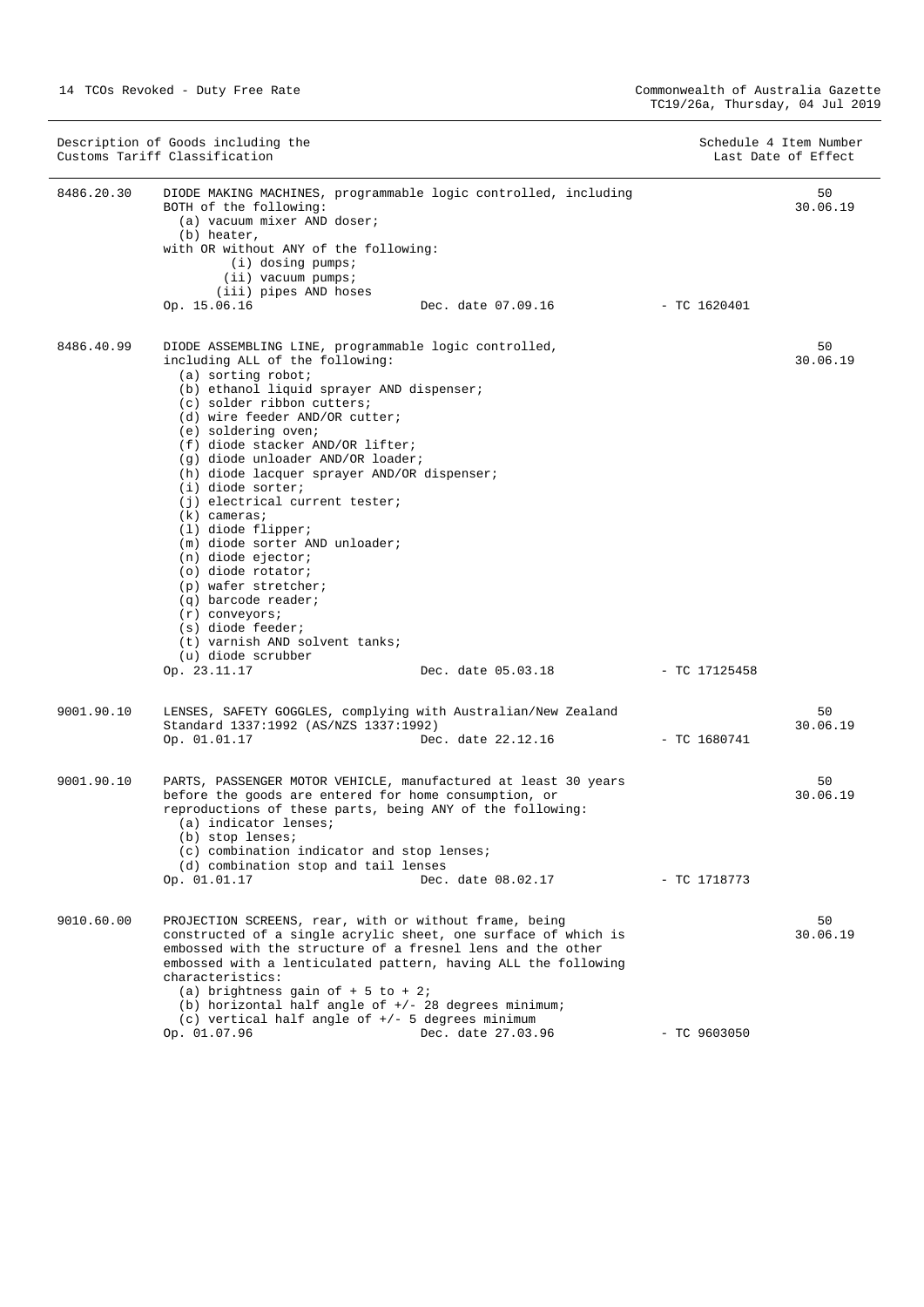| Description of Goods including the<br>Customs Tariff Classification |                                                                                                                                                                                                                                                                                                                                                                                                                                                                                                                                                                                                                                                                                    |                    | Schedule 4 Item Number<br>Last Date of Effect |                |
|---------------------------------------------------------------------|------------------------------------------------------------------------------------------------------------------------------------------------------------------------------------------------------------------------------------------------------------------------------------------------------------------------------------------------------------------------------------------------------------------------------------------------------------------------------------------------------------------------------------------------------------------------------------------------------------------------------------------------------------------------------------|--------------------|-----------------------------------------------|----------------|
| 9010.60.00                                                          | PROJECTION SCREENS, rear, with or without frames, comprising a<br>base material 3 mm to 12 mm thick and having EITHER of the<br>following:<br>(a) Coated with a diffusion layer 40 microns thick AND having<br>the following characteristics:<br>(i) brightness gain $+/- 1.4$ to 1.5;<br>(ii) horizontal half angle $+/-$ 40 degrees;<br>$(iii)$ vertical half angle $+/-$ 40 degrees;<br>(b) Coated with a diffusion layer 40 microns thick AND an anti<br>reflection layer AND having the following characteristics:<br>(i) brightness gain $+/- 1.4$ to 1.5;<br>$(i)$ horizontal half angle $+/-$ 40 degrees;<br>$(iii)$ vertical half angle $+/-$ 40 degrees;<br>Op. 01.07.96 | Dec. date 27.03.96 | $-$ TC 9603051                                | 50<br>30.06.19 |
|                                                                     |                                                                                                                                                                                                                                                                                                                                                                                                                                                                                                                                                                                                                                                                                    |                    |                                               |                |
| 9010.60.00                                                          | SCREENS, REAR PROJECTION, having a thickness NOT less than 3 mm<br>Op. 18.06.04                                                                                                                                                                                                                                                                                                                                                                                                                                                                                                                                                                                                    | Dec. date 11.10.04 | $-$ TC 0405942                                | 50<br>30.06.19 |
| 9028.30.00                                                          | METERS, POWER, AC OR DC, having BOTH of the following:<br>(a) supply voltage NOT greater than 550 V;<br>(b) network frequency GREATER than 40 Hz<br>Op. 23.03.16                                                                                                                                                                                                                                                                                                                                                                                                                                                                                                                   | Dec. date 22.06.16 | - TC 1611490                                  | 50<br>30.06.19 |
| 9028.30.00                                                          | ENERGY METERS, DIN rail OR screw OR clip mounted, with OR<br>without coloured indicator, having ALL of the following:<br>(a) rated voltage NOT greater than 500 V;<br>(b) rated current NOT greater than 2 500 A;<br>(c) network frequency NOT exceeding 70 Hz<br>Op. 23.03.16                                                                                                                                                                                                                                                                                                                                                                                                     | Dec. date 22.06.16 | - TC 1611500                                  | 50<br>30.06.19 |
| 9028.30.00                                                          | SUMMATORS, DIFFERENTIAL, three phase, 3 wire OR 4 wire,<br>registering kW.h, kV A.h OR kV Ar.h<br>Op. 03.09.99                                                                                                                                                                                                                                                                                                                                                                                                                                                                                                                                                                     | Dec. date 29.10.99 | $-$ TC 9906597                                | 50<br>30.06.19 |
| 9028.30.00                                                          | METERS, PREPAYMENT, single phase<br>Op. 03.09.99                                                                                                                                                                                                                                                                                                                                                                                                                                                                                                                                                                                                                                   | Dec. date 29.10.99 | $-$ TC 9906598                                | 50<br>30.06.19 |
| 9028.30.00                                                          | METERS, KILOWATT HOUR, single phase, electro-mechanical<br>Op. 25.02.03                                                                                                                                                                                                                                                                                                                                                                                                                                                                                                                                                                                                            | Dec. date 23.05.03 | $-$ TC 0302009                                | 50<br>30.06.19 |
| 9031.10.20                                                          | BALANCERS, WHEEL, static<br>Op. 31.05.07                                                                                                                                                                                                                                                                                                                                                                                                                                                                                                                                                                                                                                           | Dec. date 17.08.07 | - TC 0708287                                  | 50<br>30.06.19 |
| 9504.30.90                                                          | ENTERTAINMENT TERMINALS, ELECTRONIC GAMES AND MUSIC AND INTERNET,<br>touch screen control<br>Op. 01.01.17                                                                                                                                                                                                                                                                                                                                                                                                                                                                                                                                                                          | Dec. date 22.12.16 | $-$ TC 1680702                                | 50<br>30.06.19 |
| 9504.30.90                                                          | AMUSEMENT MACHINES, INTERACTIVE, coin OR token OR card operated<br>Op. 01.01.17                                                                                                                                                                                                                                                                                                                                                                                                                                                                                                                                                                                                    | Dec. date 22.12.16 | $-$ TC 1680705                                | 50<br>30.06.19 |
| 9504.30.90                                                          | DART MACHINES, having BOTH of the following:<br>(a) electronic scoring;<br>(b) sound effects<br>Op. 01.01.17                                                                                                                                                                                                                                                                                                                                                                                                                                                                                                                                                                       | Dec. date 22.12.16 | $-$ TC 1680707                                | 50<br>30.06.19 |
| 9504.30.90                                                          | KIOSKS, NON-GAMBLING, ELECTRONIC GAMES AND/OR MUSIC AND/OR<br>INTERNET, having BOTH the following:<br>(a) touch screen controls;<br>(b) coin and/or note acceptors                                                                                                                                                                                                                                                                                                                                                                                                                                                                                                                 |                    |                                               | 50<br>30.06.19 |
|                                                                     | Op. 01.01.17                                                                                                                                                                                                                                                                                                                                                                                                                                                                                                                                                                                                                                                                       | Dec. date 22.12.16 | $-$ TC 1680713                                |                |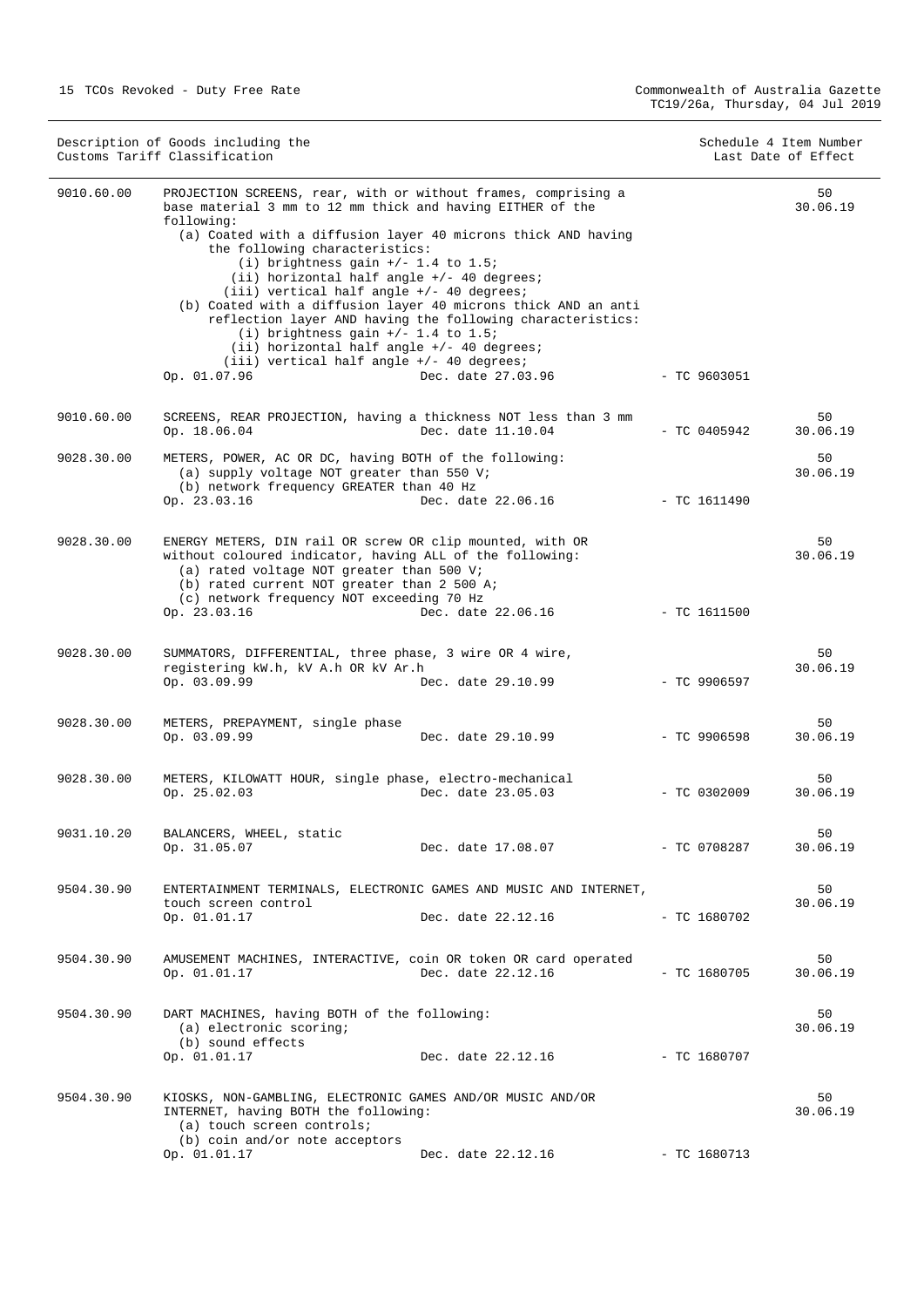Description of Goods including the Schedule 4 Item Number (Schedule 4 Item Number  $S$ chedule 4 Item Number (Schedule 4 Item Number (Schedule 4 Item Number (Schedule 4 Item Number (Schedule 4 Item Number (Schedule 4 Item Nu Customs Tariff Classification **Last Date of Effect** Customs Tariff Classification

| 9504.30.90 | PINBALL MACHINES, coin operated<br>Op. 01.01.17                                                                                                                                                                                                                                                                                                                                                                                                                                                                                                                                             | Dec. date 22.12.16                                                                                                                                                                                                                                                                                                            | - TC 1680723   | 50<br>30.06.19 |
|------------|---------------------------------------------------------------------------------------------------------------------------------------------------------------------------------------------------------------------------------------------------------------------------------------------------------------------------------------------------------------------------------------------------------------------------------------------------------------------------------------------------------------------------------------------------------------------------------------------|-------------------------------------------------------------------------------------------------------------------------------------------------------------------------------------------------------------------------------------------------------------------------------------------------------------------------------|----------------|----------------|
|            |                                                                                                                                                                                                                                                                                                                                                                                                                                                                                                                                                                                             |                                                                                                                                                                                                                                                                                                                               |                |                |
| 9504.30.90 | PARTS FOR COIN OPERATED AMUSEMENT MACHINES, being ANY of the<br>following:<br>(a) accelerator assemblies;<br>(b) accelerator assemblies with brake pedal;<br>(c) claw, crane or grab mechanisms;<br>(d) control plates;<br>(e) gear change assemblies;<br>$(f)$ steering wheels;                                                                                                                                                                                                                                                                                                            |                                                                                                                                                                                                                                                                                                                               |                | 50<br>30.06.19 |
|            | (g) steering wheel assemblies<br>Op. 01.01.17                                                                                                                                                                                                                                                                                                                                                                                                                                                                                                                                               | Dec. date 22.12.16                                                                                                                                                                                                                                                                                                            | - TC 1680726   |                |
| 9504.30.90 | TABLES, football game, coin operated<br>Op. 01.01.17                                                                                                                                                                                                                                                                                                                                                                                                                                                                                                                                        | Dec. date 22.12.16                                                                                                                                                                                                                                                                                                            | - TC 1680729   | 50<br>30.06.19 |
| 9504.30.90 | PARTS, COIN OPERATED AMUSEMENT MACHINES, being kits consisting of<br>ALL of the following:<br>(a) loaded printed circuit boards;<br>(b) cabinet signs and panels;<br>$(c)$ ROM chips;<br>$(d)$ decals;<br>(e) installation and operation manual<br>Op. 01.01.17                                                                                                                                                                                                                                                                                                                             | Dec. date 22.12.16                                                                                                                                                                                                                                                                                                            | $-$ TC 1680736 | 50<br>30.06.19 |
| 9504.30.90 | PARTS, AMUSEMENT MACHINE, being fully populated printed circuit<br>board assemblies (whether OR not enclosed in a shielded case)<br>embodying game software.<br>Op. 01.01.17                                                                                                                                                                                                                                                                                                                                                                                                                | Dec. date 22.12.16                                                                                                                                                                                                                                                                                                            | $-$ TC 1680737 | 50<br>30.06.19 |
| 9504.30.90 | PARTS, AMUSEMENT MACHINE, COIN OPERATED, being kits containing<br>fully populated printed circuit board assemblies embodying game<br>software (whether or not enclosed in a shielded case) and ANY or<br>ALL of the following components:<br>(a) power supply;<br>(b) control panel;<br>(c) mounting brackets;<br>$(d)$ cable ties;<br>$(e)$ cable clamps;<br>(f) mounting bolts, screws and/or nuts;<br>(g) wiring harness;<br>(h) header sign/panel displaying name of amusement game;<br>(i) printed matter being instructions, service manuals and/or<br>owners manuals<br>Op. 01.01.17 | Dec. date 22.12.16                                                                                                                                                                                                                                                                                                            | $-$ TC 1680739 | 50<br>30.06.19 |
| 9504.50.90 | CONSOLES, HAND HELD VIDEO GAME<br>Op. 01.01.12                                                                                                                                                                                                                                                                                                                                                                                                                                                                                                                                              | Dec. date 30.11.11                                                                                                                                                                                                                                                                                                            | $-$ TC 1134450 | 50<br>30.06.19 |
| 9504.50.90 | GAMES, computer generated interactive experience using<br>stereoscopic 3-D images accompanied by multi-channel sound and<br>motion outputs, comprising ALL of the following:<br>(a) a multi-processor computer system with CD-ROM and hard<br>disk storage having LAN capability to allow linking of<br>individual systems for interactive play;<br>(b) a viewing helmet incorporating two liquid crystal screens<br>phonic sound system and a microphone;<br>(c) additional input devices including hand-held joystick and<br>Op. 01.01.12                                                 | that provide a full colour 3D visual experience, a quadra-<br>sensitive footpad or steering wheel and pedals, or data<br>glove providing tactile sensory feedback, interconnected<br>with the system to create a sensory environment that is<br>dynamically controlled by the actions of the individual<br>Dec. date 30.11.11 | - TC 1134451   | 50<br>30.06.19 |